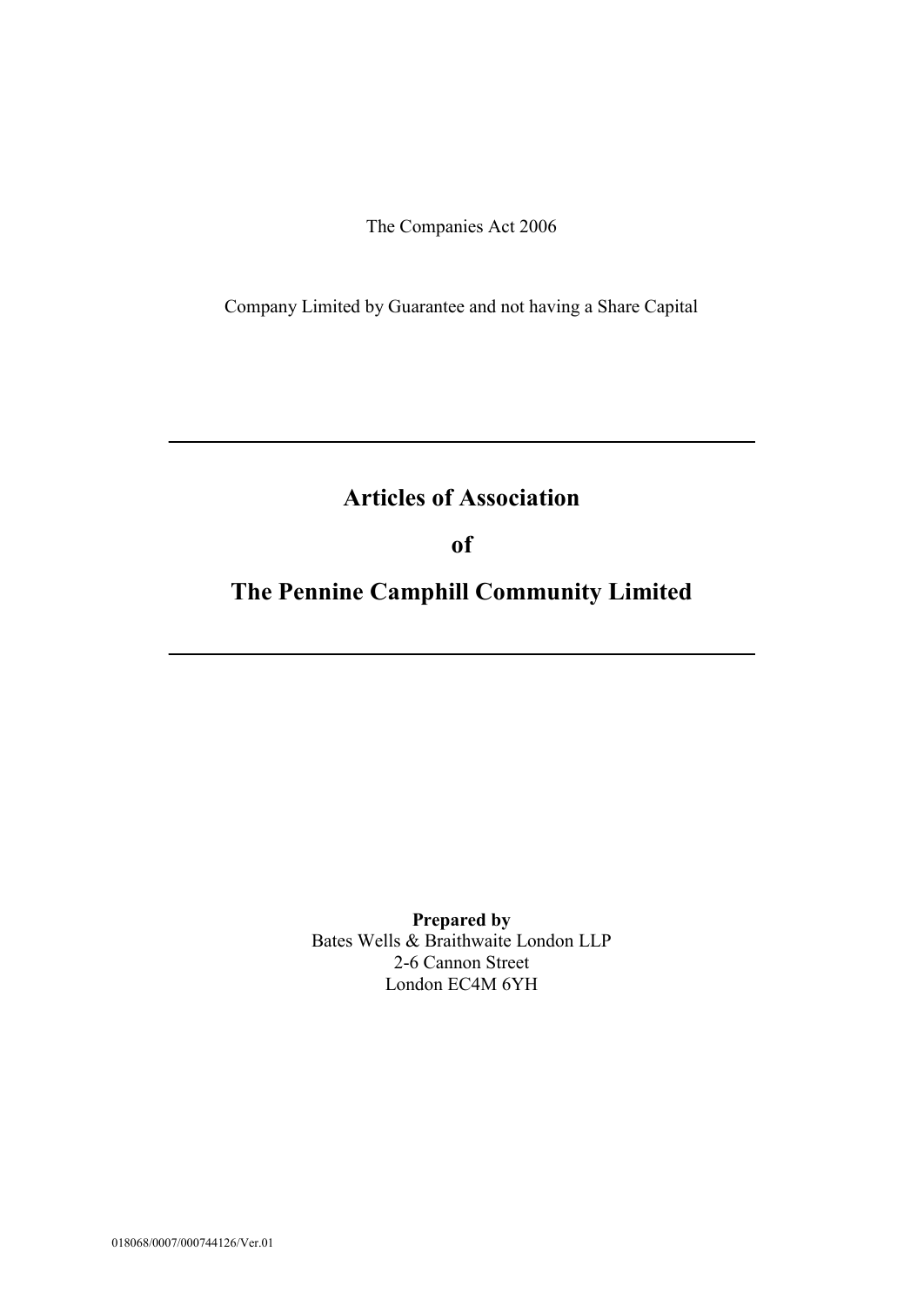#### **The Companies Act 2006**

# **Company Limited by Guarantee and not having a Share Capital**

# **Articles of Association of The Pennine Camphill Community Limited**

(As adopted by special resolution dated  $14<sup>th</sup>$  April 2011)

#### **Interpretation**

1. The interpretation of these Articles is governed by the provisions set out in *Schedule 1* to these Articles.

# **Objects**

The Charity's objects are, for the public benefit, to relieve sickness, promote good health, provide care to and advance the education and training of: people with a disability (whether mental or physical), the young, the old, or people otherwise in need, in accordance with the principles of Dr Rudolf Steiner (as summarised in *Schedule 2* to these Articles), particularly (without limitation) by the establishment and maintenance of intentional communities in the form of villages, residential houses, day centres, kindergartens, schools, colleges or other types of social and/or educational community, in which beneficiaries live and/or work and/or to which they otherwise resort, in community with persons providing support.

#### **Powers**

- 2. To promote its objects but not for any other purpose the Charity may:-
- 2.1 support its beneficiaries in relation to all their material needs, including through the establishment and operation of community businesses in which beneficiaries and their Co-workers are engaged and/or by which they are supported;
- 2.2 provide to, or procure for, beneficiaries the benefits of private family life in all its aspects and suitable healthcare, medical treatment and personal support, including (without limitation) through anthroposophical, social, philosophical, spiritual and religious practices following Steiner Principles;
- 2.3 provide to, or procure for, beneficiaries, education, training, leisure activity and work, within, or outside, the Charity community, or communities;
- 2.4 provide for all aspects of organisational, social and business life in the Charity community, or communities, including such administrative and management structures as are necessary for, or otherwise conducive to, the care, support and daily life of the Charity's beneficiaries;
- 2.5 liaise, exchange information and advice and co-operate with public authorities and charitable and other organisations;
- 2.6 produce and support written materials in any format;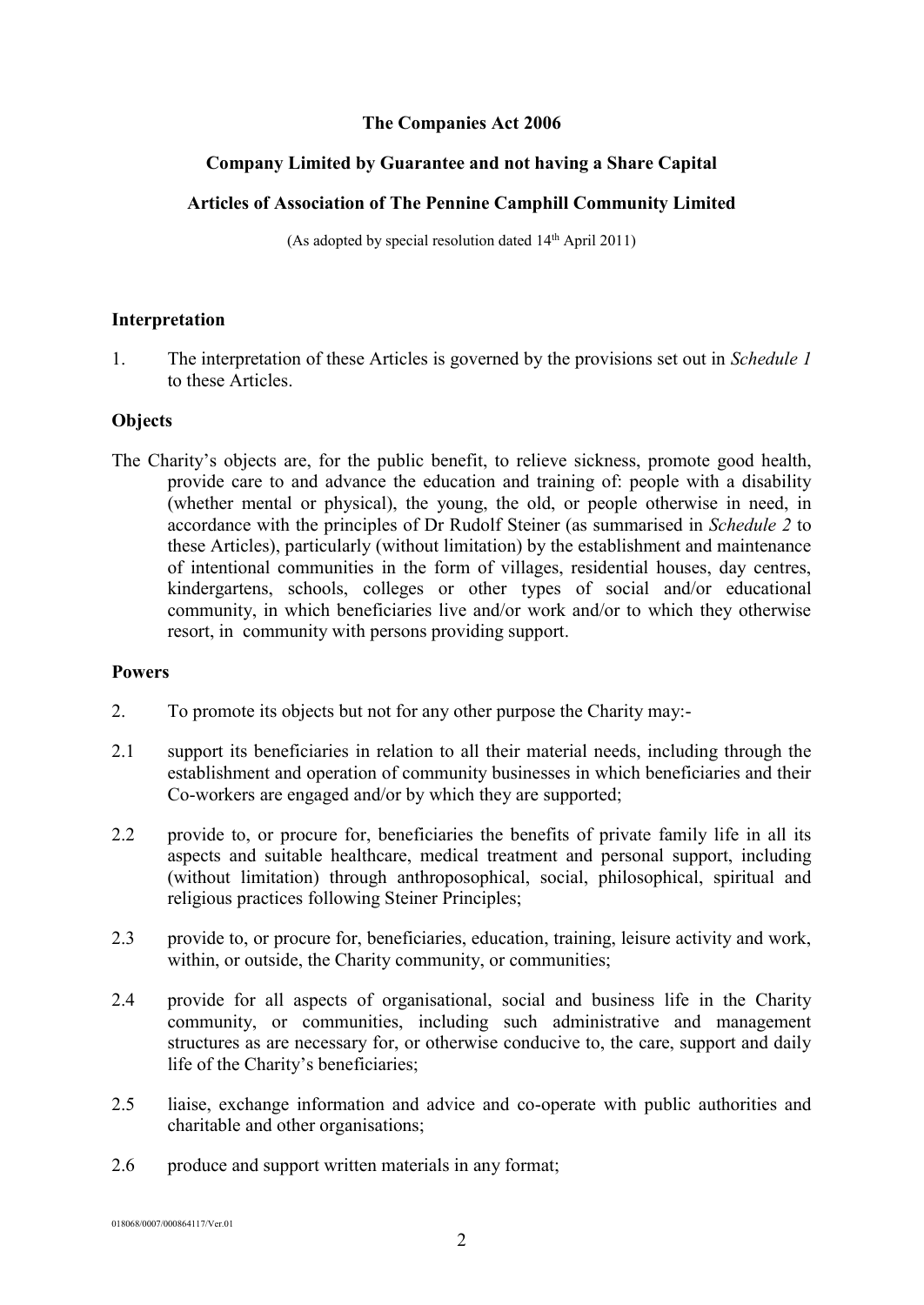- 2.7 undertake and promote, education and training and arrange and provide for classes, conferences, displays, exhibitions, lectures, meetings, seminars and similar events;
- 2.8 undertake and promote research, surveys, studies or other work, publishing the useful results;
- 2.9 provide or procure the provision of advice, counselling and guidance;
- 2.10 alone, or with other organisations, seek to influence public opinion and make representations to and seek to influence governmental and other institutions regarding the development and implementation of appropriate public policies, provided that all such activities shall be conducted on the basis of well- founded, reasoned argument and shall in all other respects be confined to those which a Charity subject to the law of England and Wales may properly undertake;
- 2.11 enter into contracts to provide services to, or on the behalf of, other persons or bodies;
- 2.12 acquire any interest in real or personal property, construct and alter buildings and maintain such property and equip it for use;
- 2.13 sell, lease, mortgage, or otherwise dispose of, or deal with, any of its real or personal property (subject to required consents);
- 2.14 borrow and provide charges, guarantees and other security (subject to required consents);
- 2.15 raise funds provided that (subject to 3.16) the Charity shall not undertake permanent trading activities in raising funds;
- 2.16 carry on trade in the course of carrying out any of its objects, temporary trade ancillary to carrying out its objects and any other trade which is not expected to give rise to taxable profits;
- 2.17 incorporate wholly owned subsidiary companies to carry on any trade;
- 2.18 recruit and appoint community members to act as 'Co-workers' for the benefit of beneficiaries and provide such Co-workers and their dependants with accommodation, food and support to meet their other personal and family needs, as the Trustees shall from time to time determine;
- 2.19 employ and engage employees, contractors and professional or other advisors and recruit and appoint volunteers;
- 2.20 make appropriate provision for persons who are, or have been, under the direction of the Charity, including, for the avoidance of doubt, employees and Co-workers and their respective dependants, by way of pensions, superannuation, retirement benefits and other financial, or material, support;
- 2.21 establish, support, or aid any other charity and subscribe, lend or guarantee money or property for charitable purposes;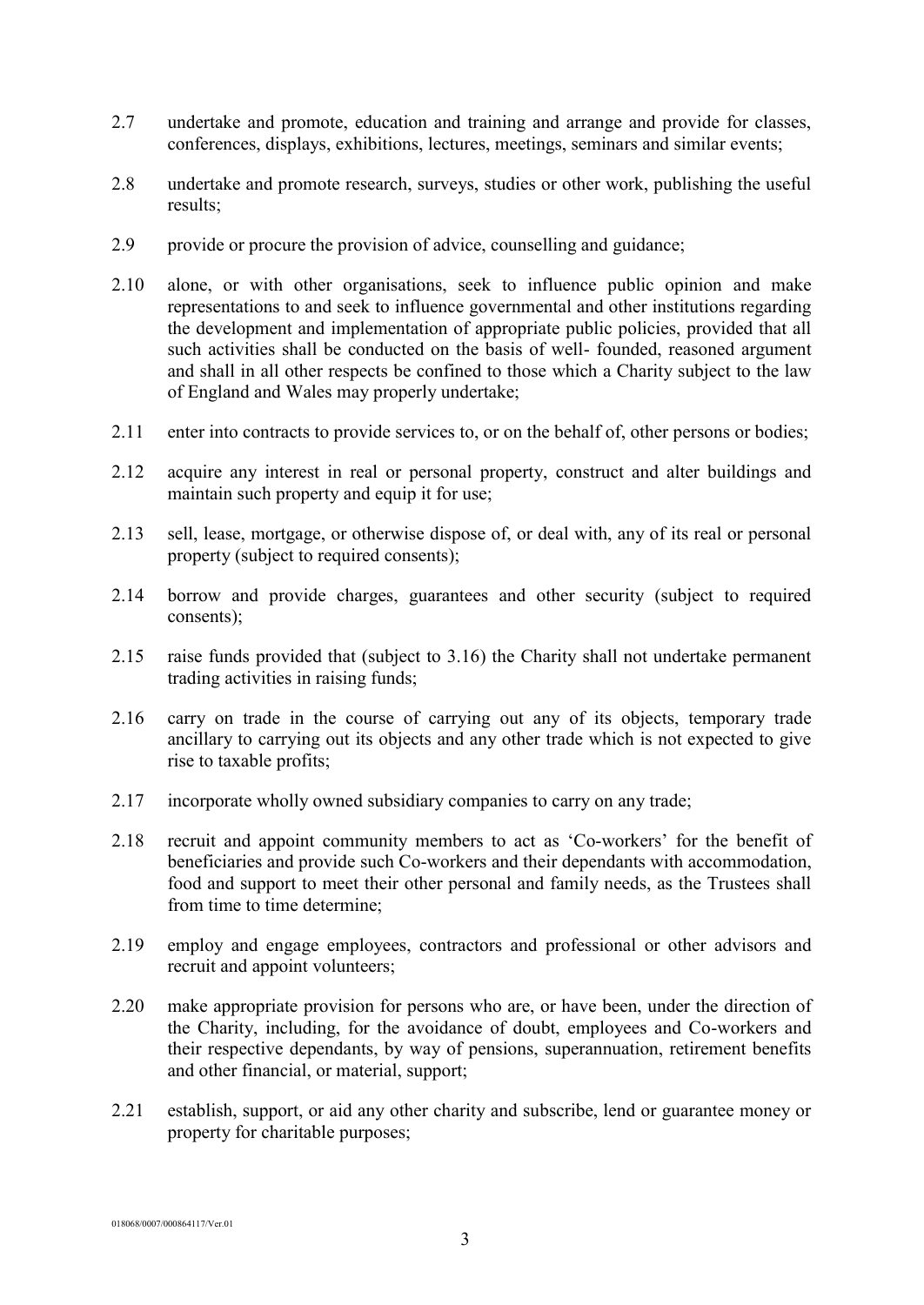- 2.22 become a member, affiliate or associate of, act as trustee of, or appoint trustees of, any other charity (including, without limitation, any charitable trust of permanent endowment property);
- 2.23 undertake and execute charitable trusts;
- 2.24 amalgamate with, or acquire, or undertake, all or any property, liabilities and engagements of any charity having charitable objects wholly, or in part, similar, to those of the Charity;
- 2.25 set aside funds for special purposes, or, in accordance with an appropriate written policy, as reserves;
- 2.26 invest and deal with the Charity's funds not immediately required for its objects in or upon any investments, securities, or property;
- 2.27 delegate the management of investments to a financial expert and arrange for investments, or other property, of the Charity to be held in the name of a nominee, in each case in the same manner and subject to the same conditions as the trustees of a trust are permitted to do by the Trustee Act 2000;
- 2.28 give loans, credit and guarantees, taking appropriate security and become or give security for the performance of contracts by any person;
- 2.29 open and operate banking accounts and other facilities for banking and use any financial instruments;
- 2.30 insure the property of the Charity against any foreseeable risk and take out other insurance policies to protect the Charity when required;
- 2.31 pay out of the funds of the Charity the cost of any premium in respect of indemnity insurance to cover the liability of the Trustees (or any of them) which by virtue of any rule of law would otherwise attach to them in respect of any negligence default, breach of trust, or breach of duty of which they may be guilty in relation to the Charity, except that no such insurance shall extend to liability for:
	- 2.31.1 any claim arising from any act or omission which the Trustee (or any of them) knew to be a breach of trust or breach of duty or which was committed by the Trustee (or any of them) in reckless disregard of whether it was a breach of trust or breach of duty or not;
	- 2.31.2 personal fines;
	- 2.31.3 costs of unsuccessfully defending criminal prosecutions for offences arising out of the fraud, dishonesty, or wilful or reckless misconduct of the Trustee.
- 2.32 do all such other lawful things as shall further the Charity's objects;

#### **Limitation on private benefits**

3. The income and property of the Charity shall be applied solely towards the promotion of its objects.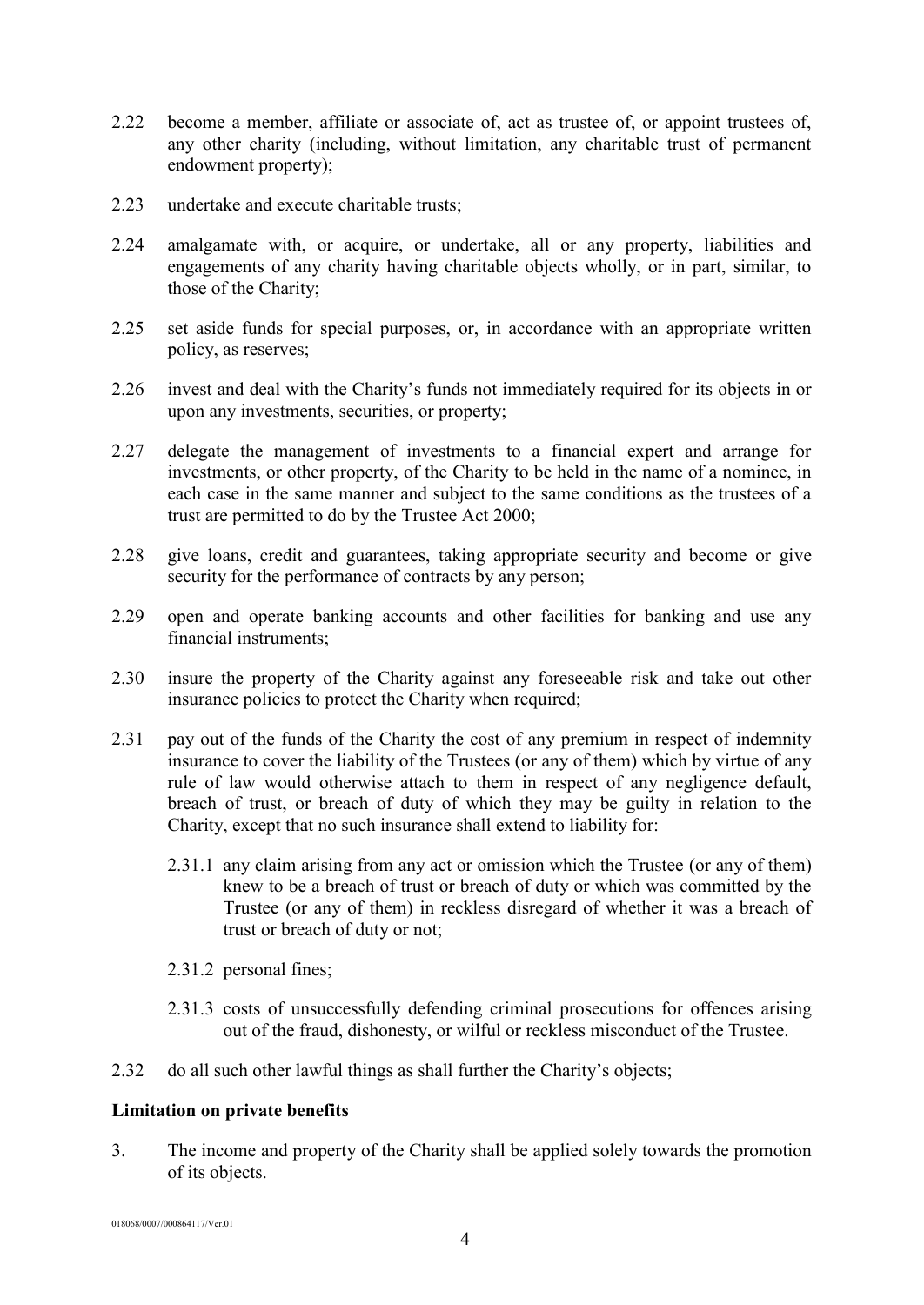- 3.1 No part of the income and property of the Charity shall be paid or transferred, directly or indirectly, by way of benefit, to Members and no Trustee may receive any remuneration, or other benefit in money or money's worth, from the Charity, except for payment in good faith of:-
	- 3.1.1 any payment made, or benefit provided, to any Member, or Trustee, or Connected Person in their capacity as a beneficiary of the Charity;
	- 3.1.2 any benefit, subject to 4.2, provided to a Co-worker, who is also a Member, Trustee or Connected Person, in the form of accommodation, living expenses and other necessary goods, services or funds enabling him/her to fulfil his/her role as a Co-worker;
	- 3.1.3 any benefit, subject to 4.2, provided to a Co-worker who is also a Member, Trustee or Connected Person, in relation to the provision of reasonable breaks from his/her work for the Charity and appropriate benefits, as described in 3.20, on leaving his/her position as a Co-worker;
	- 3.1.4 reasonable and proper payment to any person (not being a Trustee) for any goods or services supplied to the Charity;
	- 3.1.5 reasonable travelling and other out of pocket expenses necessarily incurred in carrying out the duties of an employee, Co-worker, Trustee, or other representative of the Charity;
	- 3.1.6 interest on money lent to the Charity at a reasonable and proper rate per annum;
	- 3.1.7 reasonable and proper rent for premises let to the Charity;
	- 3.1.8 payments, or other benefits, in money or money's worth, to any company of which a Member, Trustee, or Connected Person is a member holding not more than 1% of its capital;
	- 3.1.9 reasonable and proper premiums in respect of indemnity insurance effected in accordance with Clause 3.31 of these Articles;
	- 3.1.10 the usual professional charges for business done by any Member, or subject to 4.2, any Trustee or Connected Person, who is a solicitor, accountant or other person engaged in a profession, or by any partner of his/hers, when instructed by the Charity to act in a professional capacity on its behalf;
	- 3.1.11 payment for other goods or services provided to the Charity by any Member or, subject to 4.2, any Trustee or Connected Person (other than for acting as a trustee).
- 3.2 Any payments, or other benefits, under Clauses 4.1.2, 4.1.3, 4.1.10, or 4.1.11 may only be made if the following conditions are satisfied:
	- 3.2.1 at least two Trustees are not Co-workers or otherwise resident in any community managed by the Charity;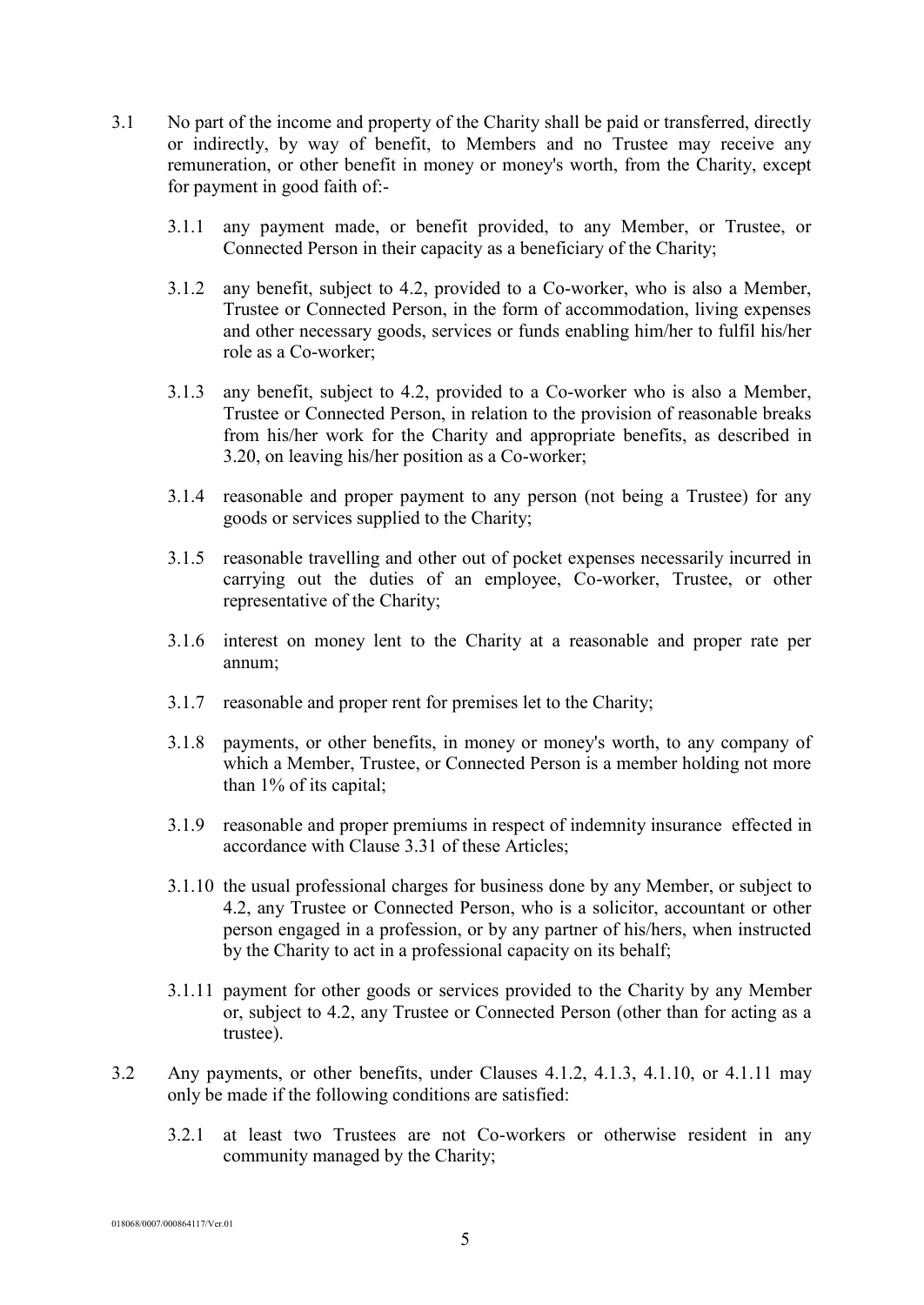- 3.2.2 the payments, or other benefits, do not exceed an amount that is reasonable in all the circumstances;
- 3.2.3 any relevant Trustee is absent from and does not count towards quorum for the part of any meeting at which there is discussion of and does not vote on any resolution relating, to:
	- the setting of, or amendment to general policy on provisions for Coworkers;
	- his/her, or a relevant Connected Person's, appointment, or performance, as a Co-worker and any material benefit to be provided to such person as a Co-worker which is not provided to Co-workers generally;
	- his/her, or a relevant Connected Person's, engagement by the Charity under any contract, the payment and other terms of such contract and such person's performance under it;
- 3.2.4 in relation to any proposed contract with a relevant Trustee, or Connected Person, that the other Trustees are satisfied that it is in the best interests of the Charity to enter into a contract with that Trustee, or Connected Person, rather than with someone who is not a Trustee, or Connected Person;
- 3.2.5 the reasons for the decision of the Trustees are recorded in the official minutes of trustee meetings;
- 3.2.6 a majority of Trustees then in office have not received any such payment, or other benefit, except for benefits applicable to all Co-workers under duly approved general policy on provisions for Co-workers.
- 3.3 The restrictions and qualifications to them, under this Clause 4, relating to remuneration of and provision of benefits to Trustees from the Charity apply also to remuneration of and benefits to Trustees from Subsidiary Companies.
- 3.4 For any transaction authorised by Articles 4.1, 4.2, or 4.3, the Trustee's duty (arising under the Act) to avoid a Conflict of Interest with the Charity shall be disapplied provided the relevant provisions of Article 72 have been complied with.
- 3.5 If the Charity is registered with the Office of the Scottish Charity Regulator the additional requirements under section 67 of the Charities and Trustee Investment (Scotland) Act 2005 must be complied with.

# **Limited liability**

4. The liability of the Members is limited.

#### **Member obligations**

5. Every Member undertakes to contribute such amount as may be required, not exceeding £1, to the Charity's assets if it is wound up while he/she is, or within one year after he/she ceases to be, a Member for:-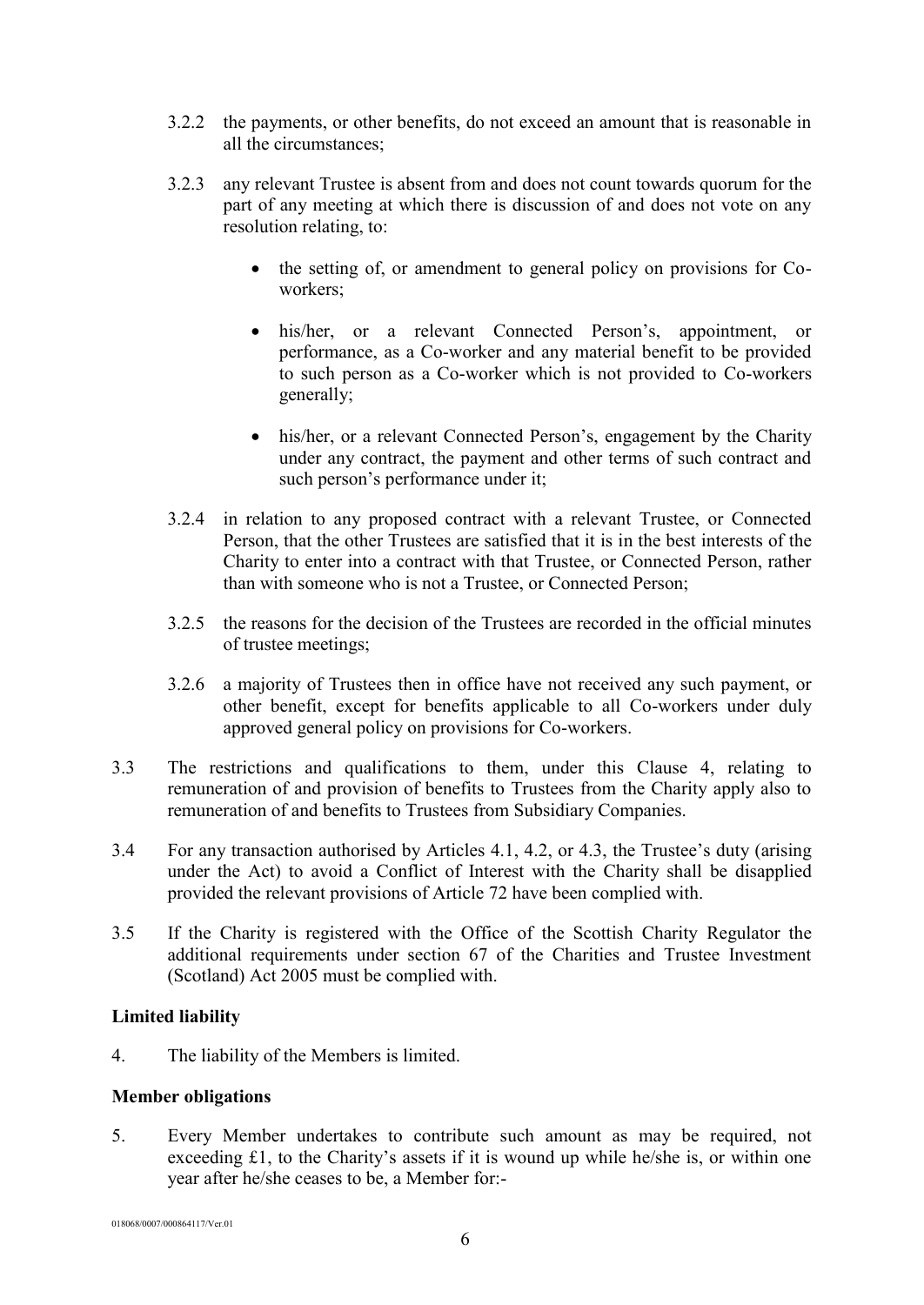- 5.1 payment of the Charity's debts and liabilities contracted before he/she ceased to be a Member;
- 5.2 the costs, charges and expenses of winding up; and
- 5.3 the adjustment of rights, between themselves, of persons who have contributed to the Charity's assets.

#### **Surplus on winding up**

6. If any property remains after the Charity has been wound up or dissolved and all debts and liabilities have been satisfied, it shall not be paid to, or distributed among, Members, but shall be given, or transferred, to some other charitable institution or institutions having similar objects. The institution or institutions to benefit shall be chosen by the Members at or before the time of winding up or dissolution. If the Charity is registered in Scotland, the institution, or institutions, must be charitable in Scotland as well as England.

#### **Members**

- 7. The Members shall be such individuals as are admitted to membership in accordance with the Articles. A person who wishes to become a Member shall apply to the Charity in such form as the Trustees require.
- 8. The Trustees may in their absolute discretion decline to accept any person as a Member and need not give reasons for so doing.
- 9. The Trustees may from time to time prescribe criteria for membership but shall not by so doing become obliged to accept persons fulfilling those criteria as Members.
- 10. Membership is not transferable and ceases on death. A Member shall cease to be a Member:-
- 10.1 on the expiry of at least 7 clear days' written notice to the Charity of his/her intention to withdraw as a Member, which shall also automatically constitute resignation as a Trustee, provided at least two Trustees will remain in office when the resignation is to take effect;
- 10.2 if any subscription or other sum payable by the Member to the Charity is not paid on the due date and remains unpaid 7 days after written notice to the Member from the Charity informing him/her that he/she will be removed from membership if it is not paid (the Trustees may re-admit to membership any person removed from membership on this ground on his/her paying such reasonable sum as the Trustees determine);
- 10.3 if he/she becomes bankrupt or makes any arrangement or composition with his/ her creditors generally;
- 10.4 if, at a meeting of the Trustees at which at least half of the Trustees are present, a resolution is passed resolving that the Member be expelled on the ground that his/her continued membership is harmful to, or is likely to become harmful to, the interests of the Charity. Such a resolution shall not be passed unless the Member has been given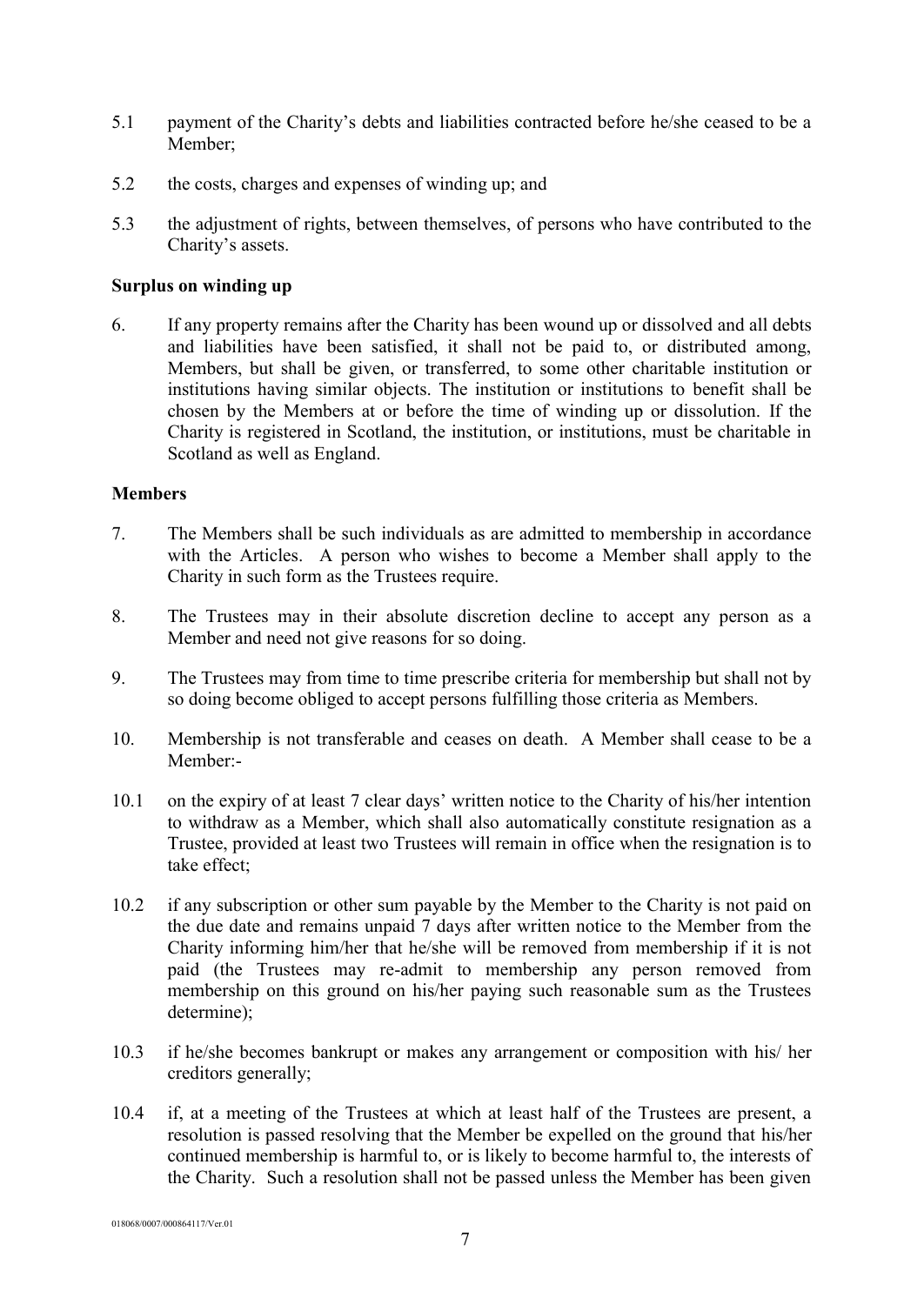at least 14 clear days' written notice that the resolution is to be proposed, specifying the circumstances alleged to justify expulsion, and has been afforded a reasonable opportunity of being heard by, or of making written representations, to the Trustees. A member expelled by such a resolution shall nevertheless remain liable to pay to the Charity any subscription or other sum owed by him/her;

- 10.5 if he/she is expelled, as a community member, from any community, or institution managed by the Charity. For the avoidance of doubt, being a Member of the Charity and being a member of a community or institution managed by the Charity are separate matters;
- 10.6 he/she is named on any barred list maintained under the Safeguarding Vulnerable Groups Act 2006;
- 11. The Trustees may establish such categories of membership as they consider appropriate and may levy subscriptions on Members at such rates as they decide and at different rates for different categories of Member.

#### **Trustees**

#### *Number of Trustees*

12. There shall be at least three Trustees, of whom at least two must not be Co-workers or otherwise resident in any community managed by the Charity.

#### *Appointment, retirement, removal and disqualification of Trustees*

- 13. At every AGM one-third of the Trustees, or the number nearest to one-third, shall retire from office. If there is only one Trustee who is subject to retirement by rotation, he/she shall retire.
- 14. The Trustees to retire by rotation shall be those who have been longest in office since their last appointment or reappointment, but as between persons who became, or were last reappointed, Trustees on the same day, those to retire shall (unless they otherwise agree among themselves) be decided by lot.
- 15. If the Charity at the meeting at which a Trustee retires by rotation does not fill the vacancy, the retiring Trustee shall, if willing to act, be deemed to have been reappointed unless at the meeting it is resolved not to fill the vacancy or a resolution for the reappointment of the Trustee is put to the meeting and lost.
- 16. No person may be appointed as a Trustee:
- 16.1 unless he/she is a Member;
- 16.2 unless he/she is over 18 years;
- 16.3 in circumstances such that, had he/she already been a Trustee, he/she would have been disqualified from acting.
- 17. No person other than a Trustee retiring by rotation shall be appointed or reappointed a Trustee at any general meeting unless:-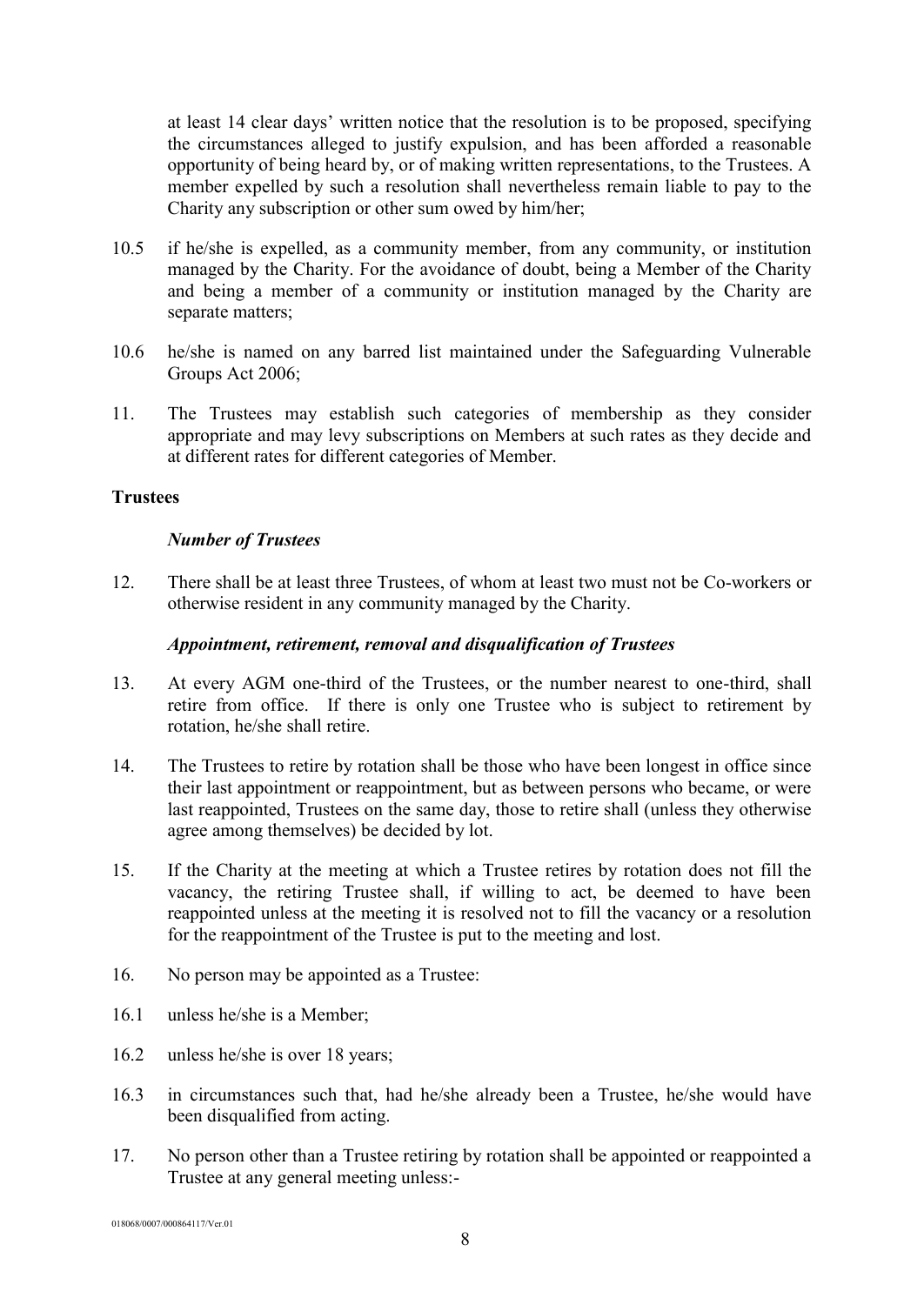- 17.1 he/she is recommended by the Trustees; or
- 17.2 at least 14 but not more than 35 clear days before the date appointed for the meeting, written notice signed by a Member qualified to vote at the meeting has been given to the Charity of the intention to propose that person for appointment, or reappointment, stating the name and address of the nominee, together with written confirmation by the proposed nominee of his/her willingness to act.
- 18. At least 7 but not more than 28 clear days before the date appointed for holding a general meeting, written notice shall be given to all Members of the name and address of any person (other than a Trustee retiring by rotation at the meeting) who is duly recommended or nominated for appointment or reappointment as a Trustee at the meeting.
- 19. Subject to the above Articles, the Charity may by ordinary resolution appoint a person who is willing to act to be a Trustee either to fill a vacancy or as an additional Trustee and may decide the rotation in which an additional Trustee is to retire.
- 20. Subject to the above Articles the Trustees may appoint a person who is willing to act to be a Trustee, either to fill a vacancy or as an additional Trustee. A Trustee so appointed shall hold office only until the next following AGM and shall not be taken into account in determining the Trustees who are to retire by rotation at that AGM. If not reappointed at such AGM, he/she shall vacate office at the end of the meeting.
- 21. Subject to the above Articles, a Trustee who retires at an AGM may, if willing to act, be reappointed. If he/she is not reappointed, he/she shall retain office until the meeting appoints someone in his/her place, or if it does not do so, until the end of the meeting.
- 22. The office of a Trustee shall be vacated if:-
- 22.1 he/she ceases to be a Member;
- 22.2 he/she ceases to be a Trustee by virtue of any provision of the Act, or becomes disqualified by law from being a company director or a charity trustee;
- 22.3 the Trustees reasonably believe him/her to be suffering from mental disorder and to be incapable of acting and they resolve that he/she be removed from office for this reason;
- 22.4 he/she resigns by notice to the Charity, provided at least two Trustees will remain in office when the resignation is to take effect;
- 22.5 he/she fails to attend three consecutive meetings of the Trustees without reasonable apology and the Trustees resolve that he/she be removed for this reason;
- 22.6 at a general meeting of the Charity, a resolution is passed that he/she be removed from office, provided the meeting has invited the views of the Trustee concerned and considered the matter in the light of such views;
- 22.7 at a Trustees meeting at which at least half of the Trustees are present, a resolution is passed that he/she be removed from office. Such a resolution shall not be passed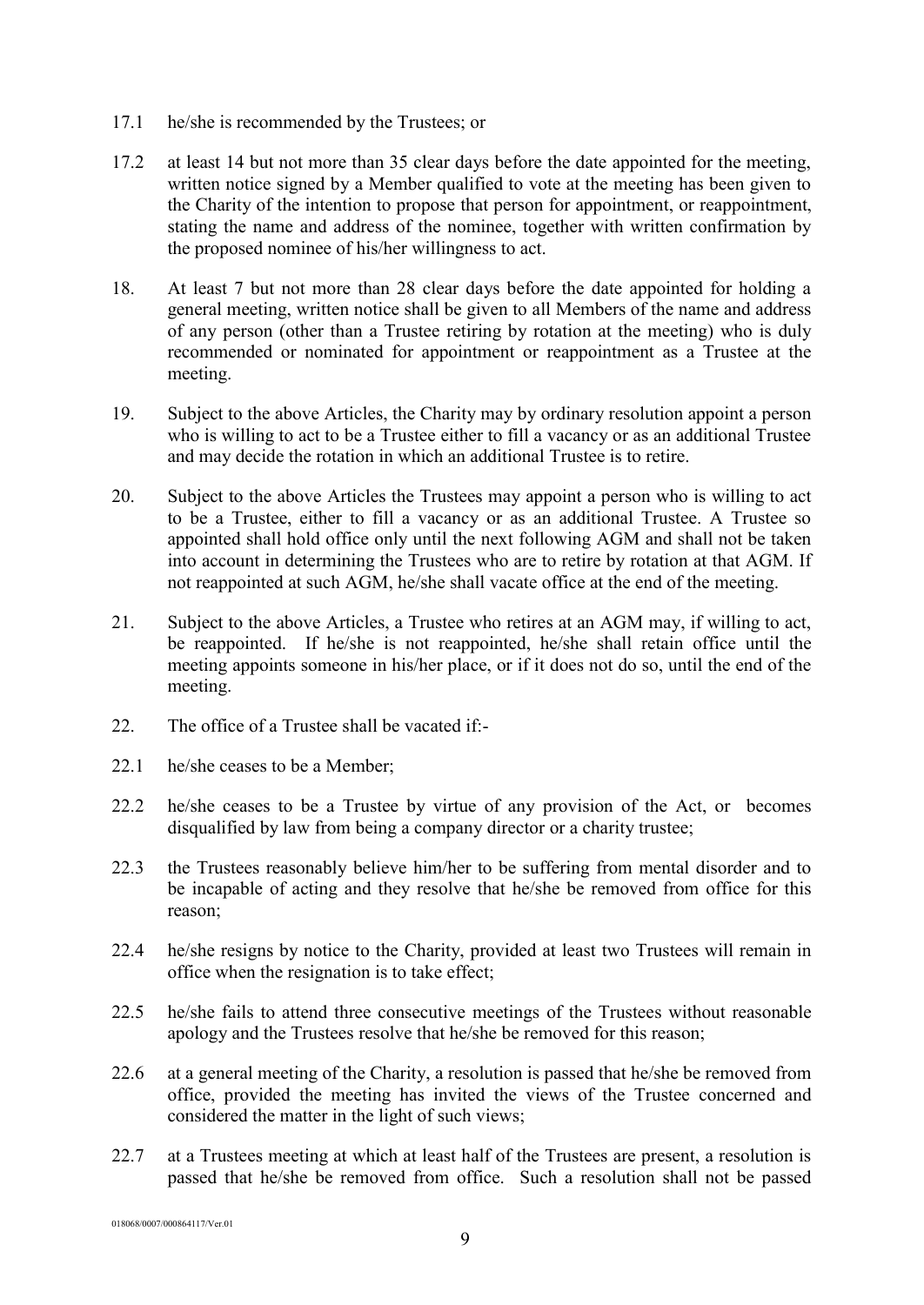unless the Trustee has been given at least 14 clear days' notice in writing that the resolution is to be proposed, specifying the circumstances alleged to justify removal from office, and has been afforded a reasonable opportunity of being heard by or of making written representations to the Trustees

22.8 he/she is named on any barred list maintained under the Safeguarding Vulnerable Groups Act 2006 and, if it is a legal requirement that a trustee of the Charity be on the register maintained under the Safeguarding Vulnerable Groups Act 2006, he/she is not on that register.

#### *Powers of Trustees*

- 23. Subject to the Act and the Articles, the business of the Charity shall be managed by the Trustees, who may exercise all the powers of the Charity. No alteration of the Articles shall invalidate a prior act of the Trustees which would have been valid if that alteration had not been made. The powers given by this Article shall not be limited by any special power given to the Trustees by the Articles. A meeting of Trustees at which a quorum is present may exercise all powers exercisable by the Trustees.
- 24. The continuing Trustees, or a sole continuing Trustee, may act despite any trustee vacancies, but while there are fewer Trustees than required for a quorum the Trustees may only act for the purpose of increasing the number of Trustees, or of summoning a general meeting of the Charity.
- 25. All acts done by a person acting as a Trustee, even if it is afterwards discovered that there was a defect in his/her appointment, or that he/she was disqualified from holding office, or had vacated office, shall be as valid as if such person had been duly appointed and was qualified and had continued in office.
- 26. Subject to the Articles, the Trustees may regulate their proceedings as they think fit.

#### *Chair of Trustees*

27. The Trustees may appoint one of them to be chair of the Trustees and may at any time remove him/her from that office.

#### *Delegation of Trustees' powers*

- 28. The Trustees may by power of attorney or otherwise appoint any person to be an agent of the Charity for such purposes and on such conditions as they determine.
- 29. The Trustees may delegate any of their powers, duties, or functions, to any committee, or the implementation of any of their resolutions and day to day management of the affairs of the Charity to any person, or committee, in accordance with these Articles.

#### *Delegations to committees*

- 30. In the case of delegation to any committee:
- 30.1 its composition shall be in the discretion of the Trustees and may allow for co-options by the committee;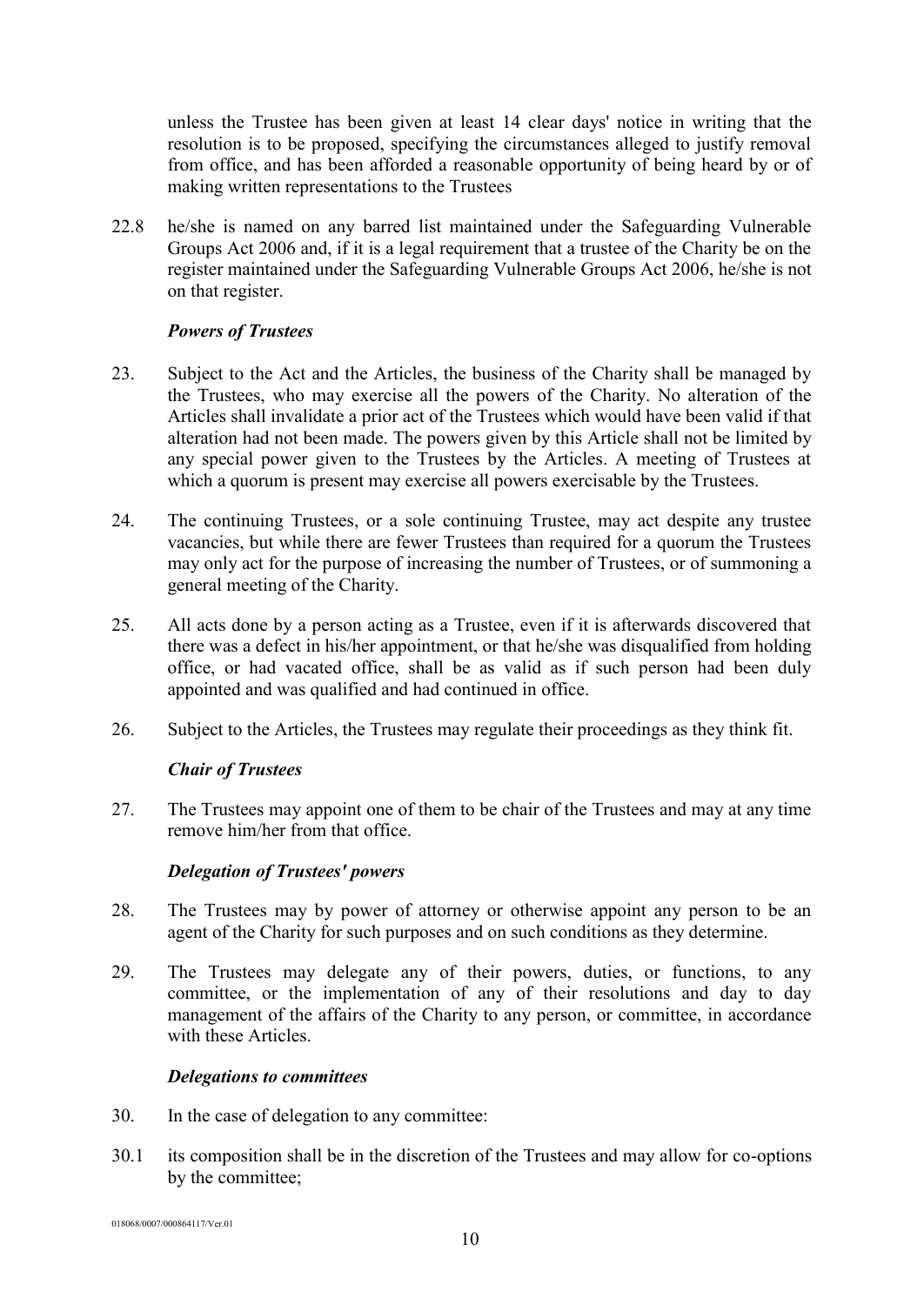- 30.2 its deliberations shall be reported regularly to the Trustees and any resolution passed, or decision taken, by such committee shall be reported promptly to the Trustees and for that purpose every committee shall appoint a secretary;
- 30.3 all delegations under this Article shall be variable, or revocable, at any time;
- 30.4 the Trustees may make such terms of reference and internal regulations for and give such mandates to any such committee as they consider appropriate;
- 30.5 committees shall only incur expenditure or potential liability on behalf of the Charity in accordance with a budget approved by the Trustees and applicable terms of reference;
- 31. For the avoidance of doubt, the Trustees may delegate financial matters to any committee and may empower such committee to resolve upon the operation of any bank account according to such mandate as is considered appropriate (whether or not requiring a signature of any Trustee).
- 32. The meetings and proceedings of committees shall be governed by the Articles regulating the meetings and proceedings of the Trustees so far as applicable and not superseded by regulations made by the Trustees.

# *Delegations of day to day management powers*

- 33. In the case of delegation of the day to day management of the Charity to an executive manager:
- 33.1 the delegated power shall be to act within strategy, policy and budgets adopted by the Trustees;
- 33.2 the Trustees shall provide the manager with a description of his/her role and the extent of his/her authority; and
- 33.3 the manager shall report regularly to the Trustees.

# **Members' Meetings**

# *AGMs*

34. The Charity shall hold an AGM once in every calendar year and not more than 15 months shall pass between one AGM and the next. It shall be held at such time and place as the Trustees consider appropriate.

# *EGMs*

35. The Trustees may call an EGM at any time. The Trustees shall call An EGM on receiving a written requisition to that effect, signed by at least 10% of the Members (in default Members signing the requisition may call an EGM in accordance with the Act).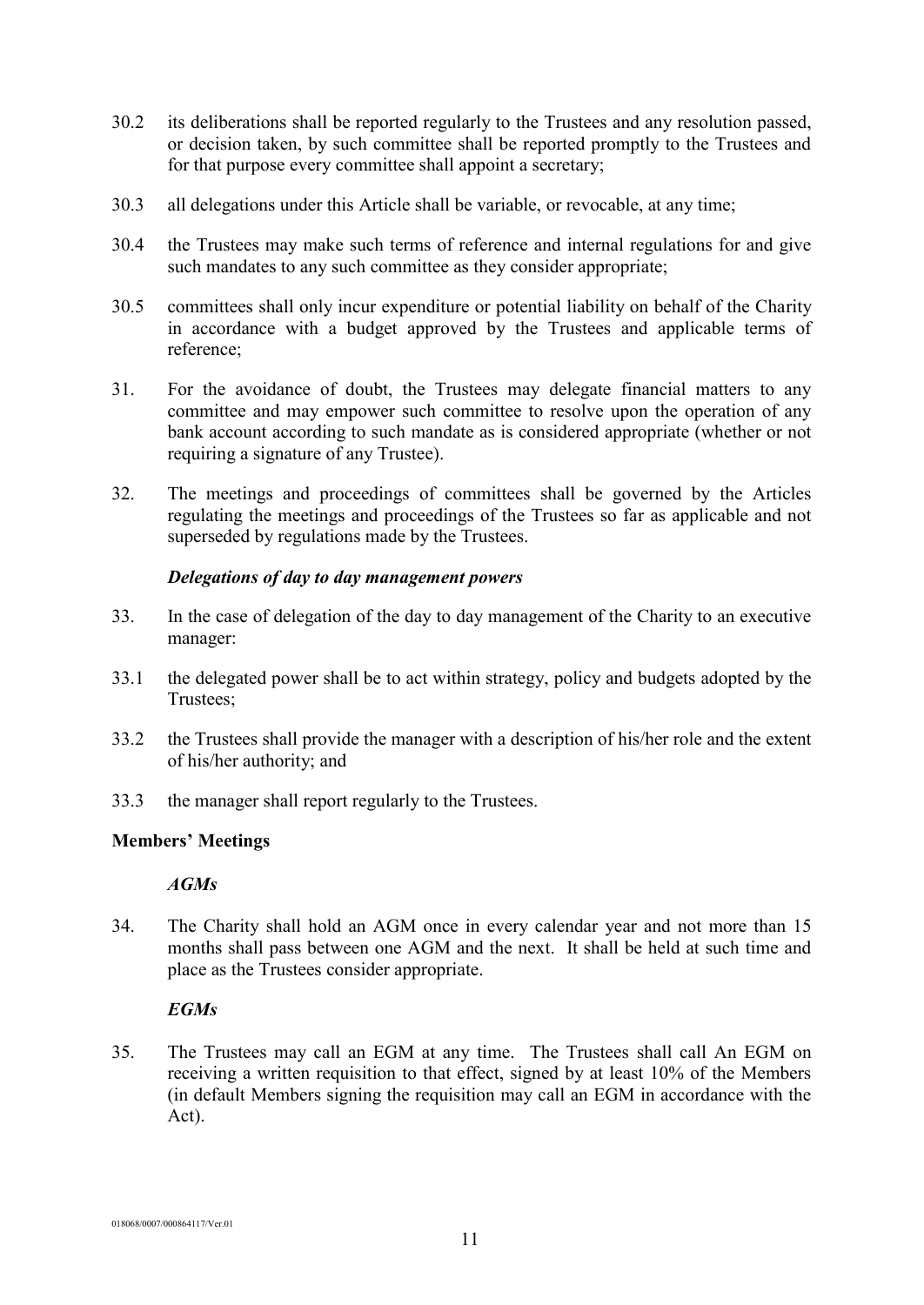#### *Length of notice*

- 36. An AGM and an EGM called to pass a special or elective resolution shall be called by at least 21 clear days' written notice and any other EGM shall be called by at least 14 clear days' written notice (subject to short notice provisions and the Act).
- 37. A general meeting may be called by shorter notice if that is agreed:-
- 37.1 in the case of an AGM by all the Members; and
- 37.2 in the case of an EGM by 95% of the Members.

# *Contents of notice*

38. Every notice calling a general meeting shall specify the place, day and time of the meeting, whether it is an AGM or EGM and the general nature of the business to be transacted. If a special, extraordinary or elective resolution is to be proposed, the notice shall specify that and include the proposed resolution.

# *Service of notice*

39. Notice of general meetings shall be given to every Member.

#### *Quorum*

- 40. No business shall be transacted at any meeting unless a quorum is present. Two persons entitled to vote upon the business to be transacted, each being a Member, or a proxy for a Member, or 10% of the membership, whichever is the greater, shall be a quorum.
- 41. If a quorum is not present within half an hour from the time appointed for the meeting, the meeting shall be adjourned to the same day in the next week at the same time and place, or to such time and place as the Trustees may determine. If at the reconvened meeting a quorum is not present within half an hour from the time appointed for the meeting the Members present shall be a quorum.

# *Chair of general meetings*

- 42. The chair of the Trustees or in his/her absence another Trustee nominated by the Trustees shall preside as chair of the meeting.
- 43. If neither the chair nor such other Trustee is present within fifteen minutes after the time appointed for holding the meeting, the Trustees present shall elect one of their number to be chair and, if there is only one Trustee present and willing to act, he/she shall be chair. If no Trustee is present and willing to act within fifteen minutes after the time appointed for holding the meeting, the Members present shall choose one of them to be chair.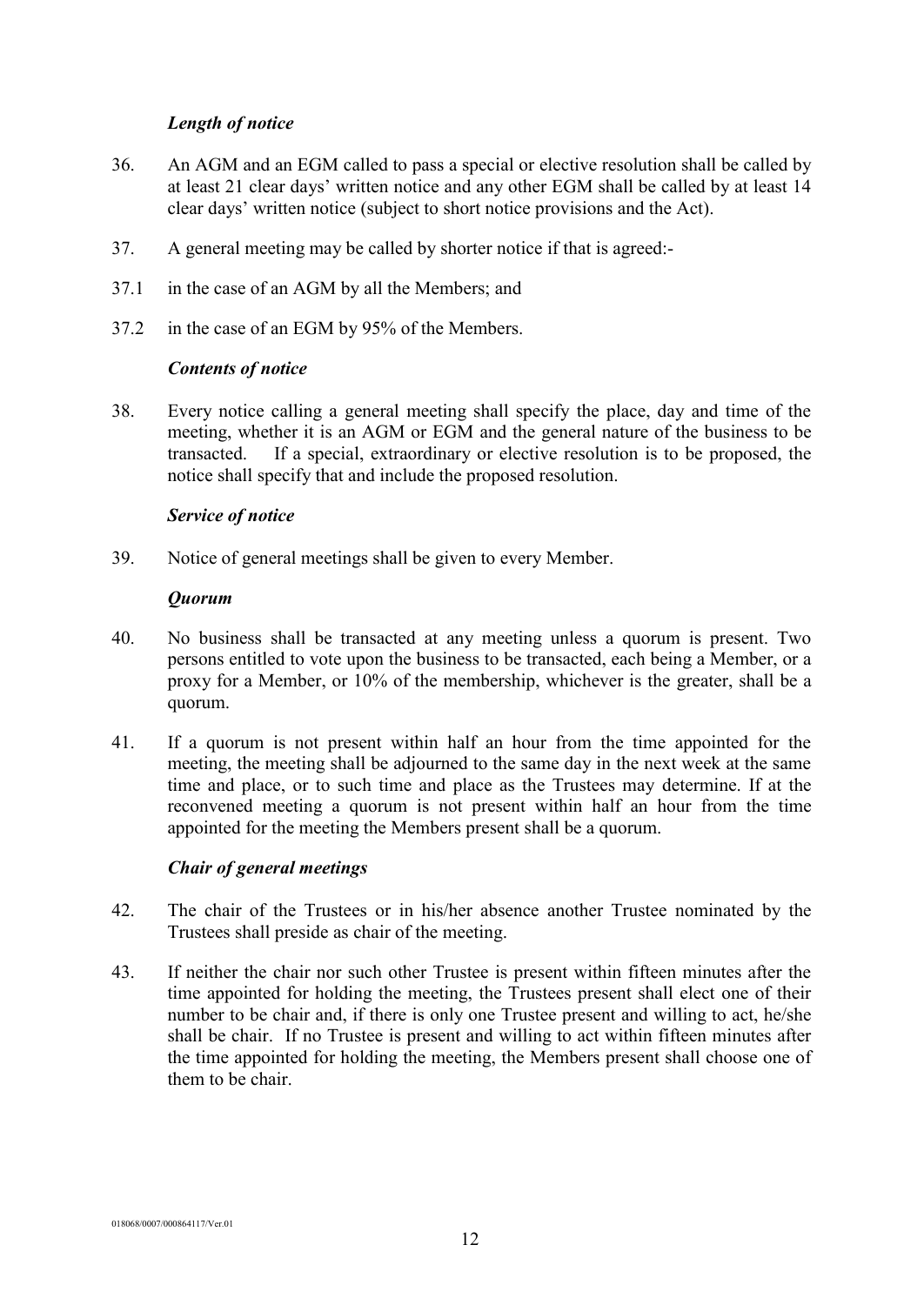#### *Adjournment*

44. The chair may with the consent of a quorate meeting (and shall if so directed by the meeting), adjourn a general meeting, but no business shall be transacted at a reconvened meeting which would not properly have been transacted at the meeting had the adjournment not taken place. When a meeting is adjourned for 14 days or more, at least 7 clear days' notice shall be given specifying the time and place of the reconvened meeting and the general nature of the business to be transacted. Otherwise it shall not be necessary to give any such notice.

#### *Poll*

- 45. A resolution put to the vote of a meeting shall be decided on a show of hands unless before or on the declaration of the result of the show of hands a poll is duly demanded. Subject to the Act, a poll may be demanded:-
- 45.1 by the chair; or
- 45.2 by two or more Members (in person or by proxy).
- 46. Unless a poll is duly demanded a declaration by the chair that a resolution has been carried, or carried unanimously, or by a particular majority, or lost, or not carried by a particular majority and an entry to that effect in the minutes of the meeting shall be conclusive evidence of the fact without proof of the number or proportion of the votes recorded in favour of or against the resolution.
- 47. The demand for a poll may, before the poll is taken, be withdrawn but only with the consent of the chair and a demand so withdrawn shall not be taken to have invalidated the result of a show of hands declared before the demand was made.
- 48. A poll shall be taken as the chair directs and he/she may appoint scrutineers (who need not be Members) and fix a time and place for declaring the result of the poll. The result of the poll shall be deemed to be the resolution of the meeting at which the poll was demanded.
- 49. A poll demanded on the election of the chair, or on a question of adjournment shall be taken forthwith. A poll demanded on any other question shall be taken either forthwith or at such time and place as the chair directs not being more than 30 days after the poll is demanded. The demand for a poll shall not prevent the continuance of a meeting for the transaction of any business other than the question on which the poll was demanded. If a poll is demanded before the declaration of the result of a show of hands and the demand is duly withdrawn, the meeting shall continue as if the demand had not been made.
- 50. No notice need be given of a poll not taken forthwith if the time and place at which it is to be taken are announced at the meeting at which it is demanded. In any other case at least 7 clear days' notice shall be given specifying the time and place at which the poll is to be taken.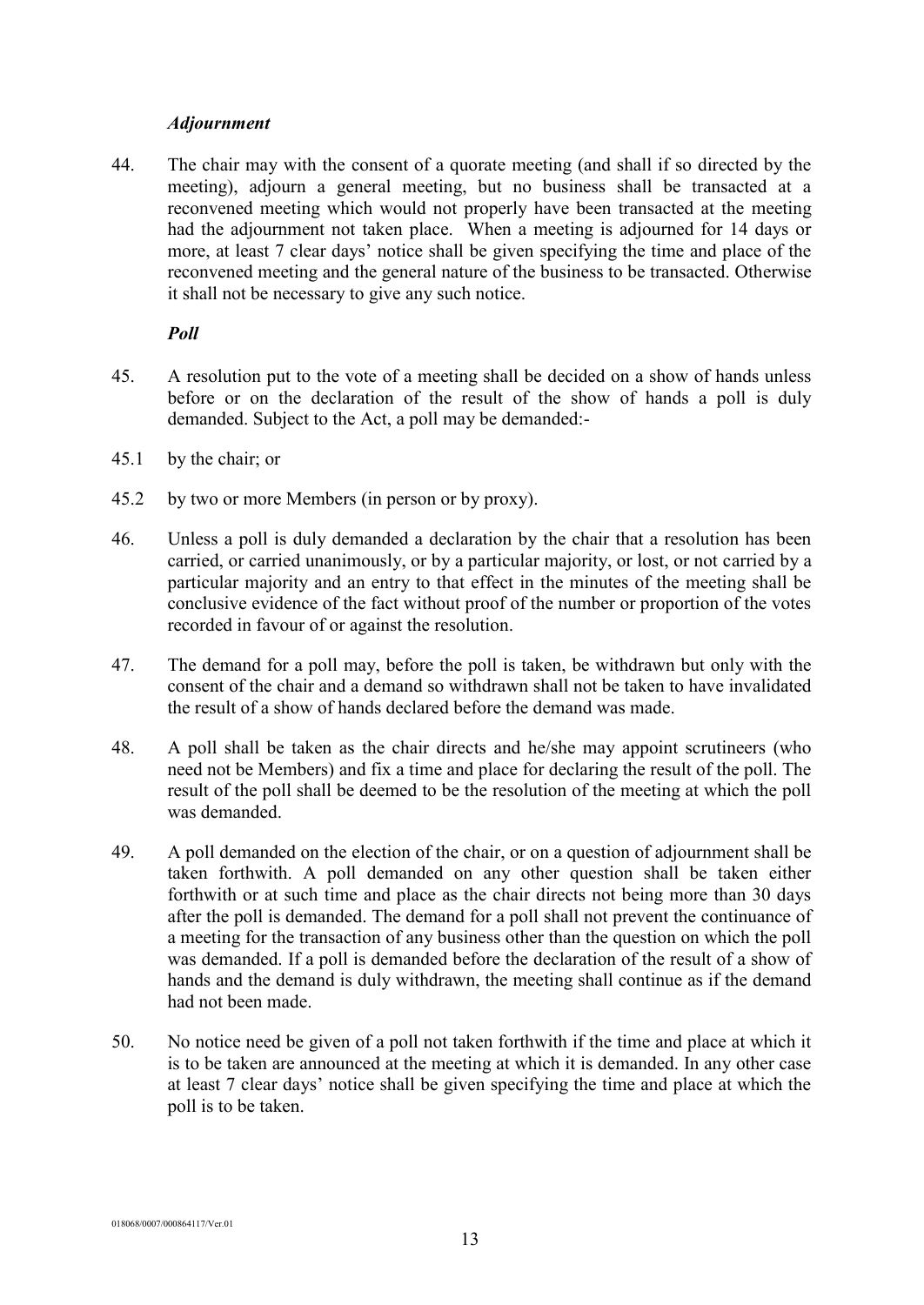#### *Votes*

- 51. On a show of hands every Member present in person shall have one vote. On a poll every Member present in person or by proxy shall have one vote.
- 52. In the case of an equality of votes, whether on a show of hands or on a poll, the chair shall be entitled to a casting vote in addition to any other vote he/she may have.
- 53. No member may vote on any matter in which he/she is personally interested, financially or otherwise, or debate on such a matter without, in either case, the permission of the majority of the Members present in person or by proxy at the meeting, such permission to be given or withheld without discussion.
- 54. No Member shall be entitled to vote at any general meeting unless all monies presently payable by him/her to the Charity have been paid.
- 55. A person legally authorised to act on behalf of a Member who is unable to act personally as a result of mental disorder may vote, in person or by proxy, on such Member's behalf as a general meeting of the Charity, provided that evidence satisfactory to the Trustees of the relevant authority is deposited at the registered office of the Charity prior to any relevant meeting in accordance with the requirements for the registration of proxies under these Articles.
- 56. No objection shall be raised to the qualification of any voter except at the meeting or reconvened meeting at which the vote objected to is tendered. Every vote not disallowed at the meeting shall be valid. Any objection made in due time shall be referred to the chair whose decision shall be final and binding.

#### *Proxies*

57. The appointment of a proxy shall be signed by the appointing Member and shall be in the following form (or any other form the Trustees approve):-

"[*Name of Charity*],

I,  $\begin{bmatrix} 1 & 1 \end{bmatrix}$  of  $\begin{bmatrix} 1 & 1 \end{bmatrix}$ , a Member of the above named Charity, hereby appoint [  $\qquad \qquad$  ] of [ ], or failing him/her [ ] of [ ] of [ ] as my proxy to vote in my name and on my behalf at the \*AGM/EGM of the Charity to be held on [*date*], and following any adjournment of that meeting.

This form is to be used in respect of the resolutions mentioned below as follows: Resolution No 1 \*for/against

Resolution No 2 \*for/against

[etc]

Unless otherwise instructed, the proxy may vote as he/she thinks fit or abstain from voting.

*\*Strike out whichever is not desired.*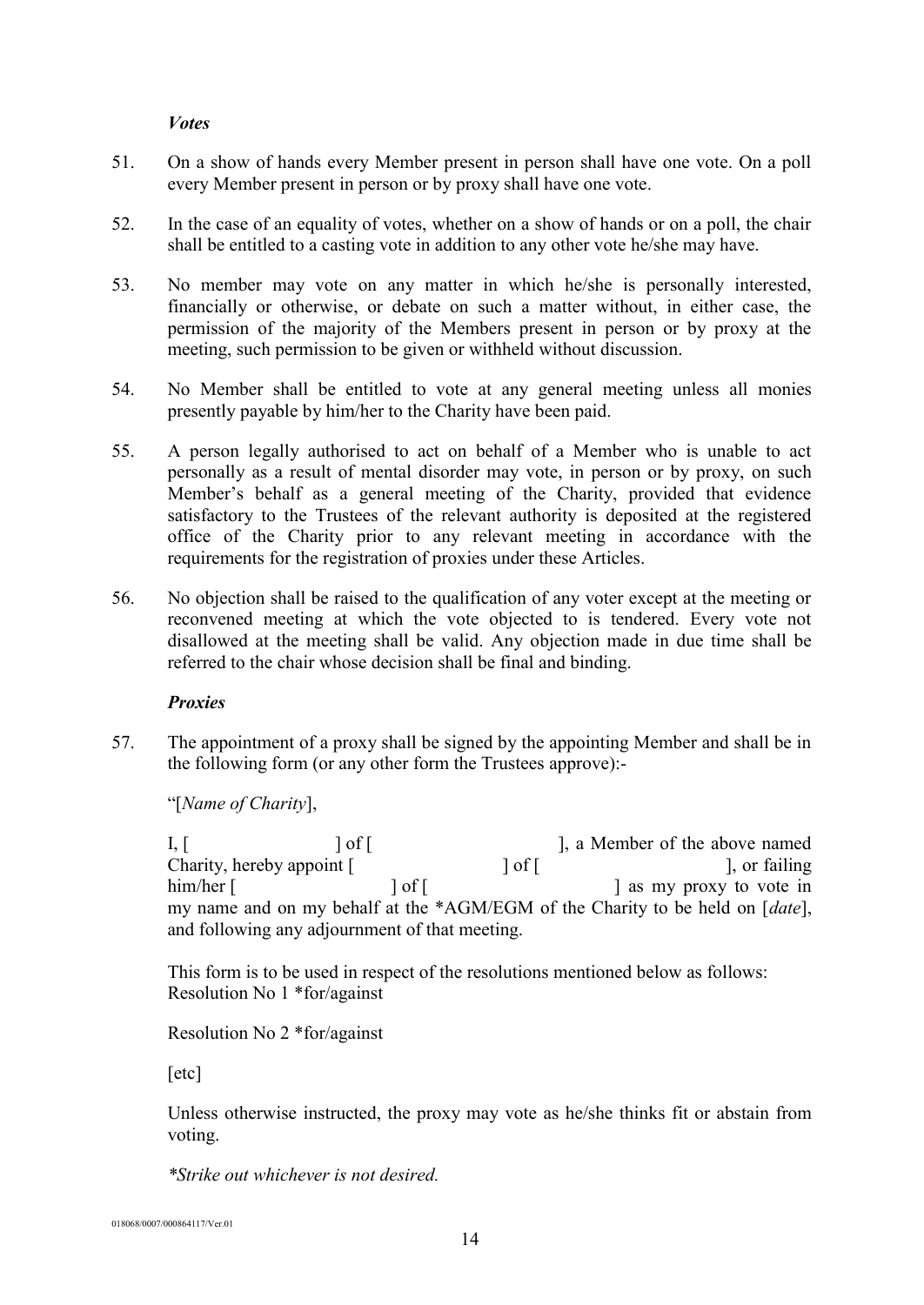Signed: ……………………………………………. Dated: …………………………………………………"

58. The appointment of a proxy and any authority under which it is executed (or a copy of such authority) must be received at the registered office of the Charity (or at such other place within the UK as is specified in the notice convening the meeting) at least 24 hours before the time for holding the meeting (or reconvened meeting) at which the person named as proxy proposes to vote, except that, in relation to any meeting or reconvened meeting to be held on less than 48 hours notice the required documents may be handed to the chair of the meeting before it commences. An appointment of proxy which is not duly received under this Article shall be invalid.

# *Irregularities in general meetings*

59. The proceedings at any general meeting or on the taking of any poll shall not be invalidated by reason of any accidental informality or irregularity (including any accidental omission to give or any non-receipt of notice) or any want of qualification in any of the persons present, or voting, or by reason of any business being considered which is not specified in the notice, unless such specification is a requirement of the Act.

#### *Written Members' resolutions*

- 60. Subject to Article 62 a written resolution agreed by:
	- 60.1.1 Members representing a simple majority; or
	- 60.1.2 (in the case of a special resolution) Members representing not less than  $75\%$ ;

of the total voting rights of eligible Members shall be effective.

- 61. A Members' resolution under the Act removing a Trustee or auditor before the expiry of his/her/its term of office may not be passed as a written resolution.
- 62. A copy of the proposed written resolution must be sent to every eligible member indicating how to signify agreement and the applicable timescale.

#### **Trustees' meetings**

#### *Notice*

- 63. Two Trustees may (and the Secretary shall at the request of two Trustees) call a Trustees' meeting.
- 64. A Trustees' meeting shall be called by at least 7 clear days' notice unless urgent circumstances require shorter notice, or unless all the Trustees agree to shorter notice.
- 65. Notice of meetings shall be given to each Trustee, but need not be in writing.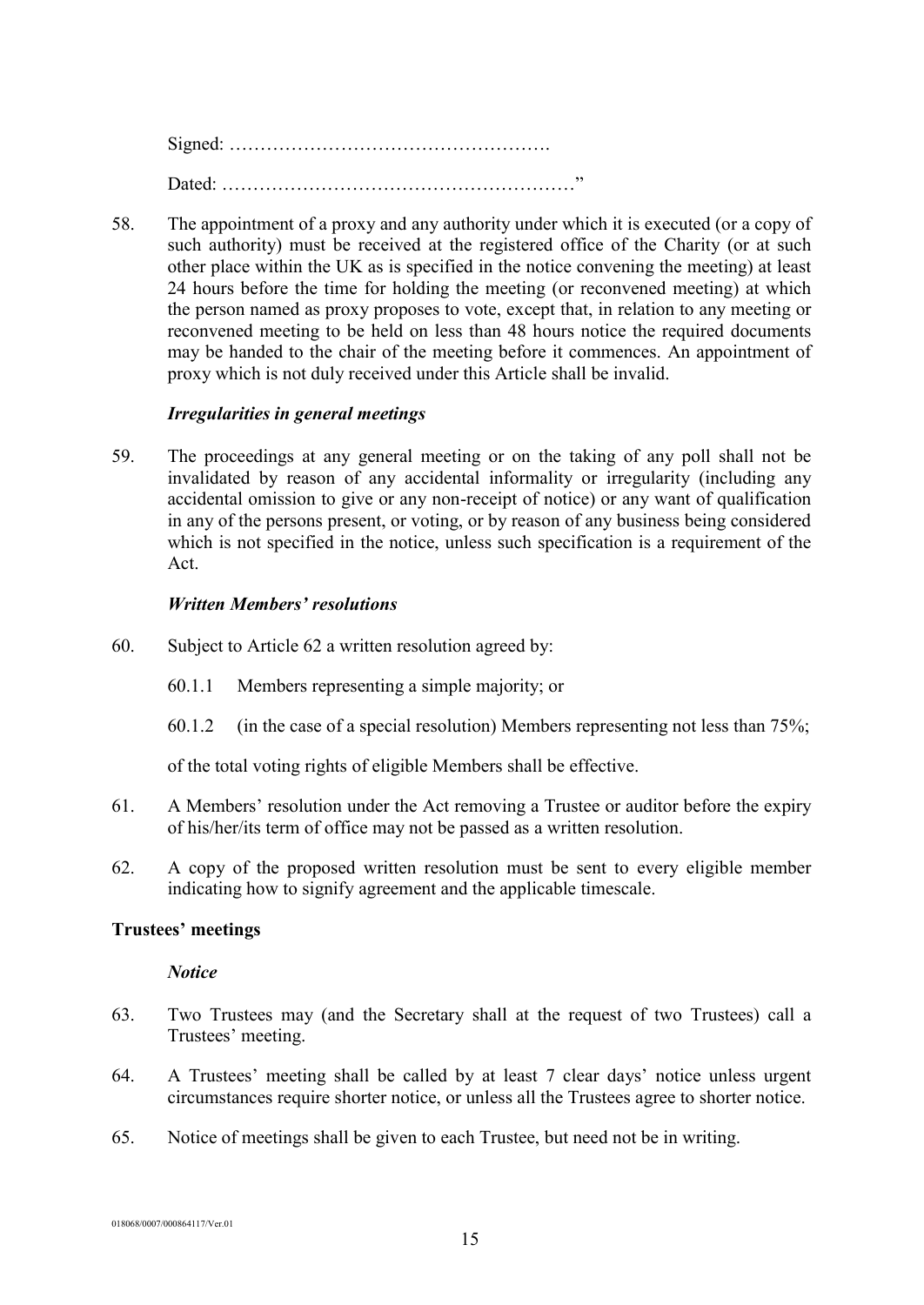66. Every notice calling a meeting shall specify the place, day and time of the meeting and the general particulars of all business to be considered at such meeting.

#### *Irregularities in Trustees' proceedings*

67. The proceedings at any Trustees' meeting shall not be invalidated by reason of any accidental informality or irregularity (including any accidental omission to give or any non-receipt of notice) or any want of qualification in any of the persons present or voting or by reason of any business being considered which is not specified in the notice unless such specification is a requirement of the Act.

#### *Quorum*

- 68. Subject to Article 70, the quorum for Trustees' meetings may be fixed by the Trustees and, unless so fixed at any other number, shall be two.
- 69. The quorum for any Trustees' meeting at which Co-worker benefits are discussed must include at least two Trustees who are not Co-workers at any community managed by the Charity.

# *Chair of Trustees' meeting*

70. The chair, if any, of the Trustees or in his/her absence another Trustee nominated by the Trustees present shall preside as chair of each Trustees' meeting.

#### *Votes*

71. Questions arising at a Trustees' meeting shall be decided by a majority of votes. In the case of an equality of votes, the chair shall be entitled to a casting vote in addition to any other vote he/she may have.

#### *Conflicts of interest*

- 71.1 Whenever a Trustee finds himself/herself in a situation that is reasonably likely to give rise to a Conflict of Interest, he/she must declare his/her interest to the Trustees unless, or except to the extent that, the other Trustees are or ought reasonably to be, aware of it already.
- 71.2 If any question arises as to whether a Trustee has a Conflict of Interest, the question shall be decided by a majority decision of the other Trustees.
- 71.3 Whenever a Trustee has a Conflict of Interest either in relation to a matter to be discussed at a meeting or a decision to be made by the Trustees:
	- 71.3.1 if the Conflict of Interest relates to a benefit permitted under Articles 4.1, 4.2 or 4.3 then the Trustee must comply with Article 72.4;
	- 71.3.2 for all other Conflicts of Interest, either the Trustee must comply with Article 72.4, or authorisation must be given by the unconflicted Trustees under Article 73.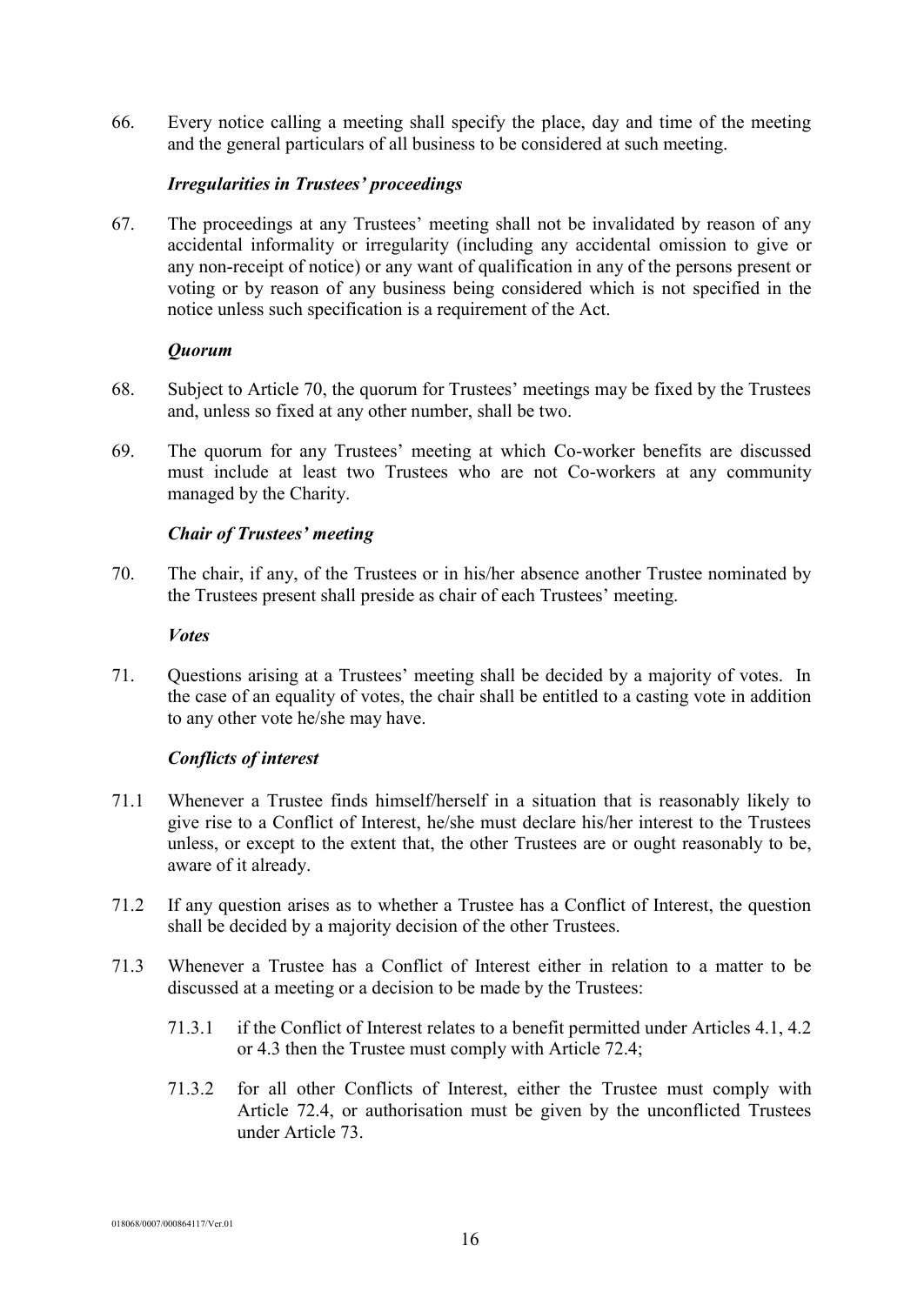- 71.4 If a Trustee with a Conflict of Interest is required to comply with this Article he/she must:
	- 71.4.1 remain only for such part of the meeting as in the view of the other Trustees is necessary to inform the debate;
	- 71.4.2 not be counted in the quorum for that part of the meeting; and
	- 71.4.3 withdraw during the vote and have no vote on the matter; or
	- 71.4.4 in the case of a decision taken outside a meeting only participate in the discussions leading up to the decision to such extent as in the view of the other Trustees is necessary to inform the debate, and not participate in the decision itself
- 71.5 When a Trustee has a Conflict of Interest which he/she has declared to the Trustees, he/she shall not be in breach of his/her duties to the Charity by withholding confidential information from the Charity if to disclose it would result in a breach of any other duty or obligation of confidence owed by him/her.

#### **72. Trustees' power to authorise a conflict of interest**

- 72.1 The Trustees have power to authorise a Trustee to be in a position of Conflict of Interest provided:
	- 72.1.1 this power cannot be used to authorise a Conflict of Interest arising from a benefit permitted under Article 4;
	- 72.1.2 in relation to the decision to authorise a Conflict of Interest, the conflicted Trustee must comply with Article 72.2;
	- 72.1.3 in authorising a Conflict of Interest, the Trustees can decide the manner in which the Conflict of Interest may be dealt with and, for the avoidance of doubt, they can decide that the Trustee with a Conflict of Interest can participate in a vote (or in the case of a decision without a meeting, a decision) on the matter and can be counted in the quorum;
	- 72.1.4 the decision to authorise a Conflict of Interest can impose such terms as the Trustees think fit and is subject always to their right to vary or terminate the authorisation; and
	- 72.1.5 nothing shall permit the Trustees to authorise a direct or indirect benefit to a Trustee or Connected Person that is not permitted in accordance with Article 4.
- 72.2 If a matter, office, employment or position, has been authorised by the Trustees in accordance with Article 73.1 then, even if he/she has been authorised to remain at the meeting (or participate in discussions leading up to a decision without a meeting) by the other Trustees, the Trustee may absent himself/herself from meetings (or discussions outside a meeting) of the Trustees at which anything relating to that matter, or that office, employment or position, will or may be discussed.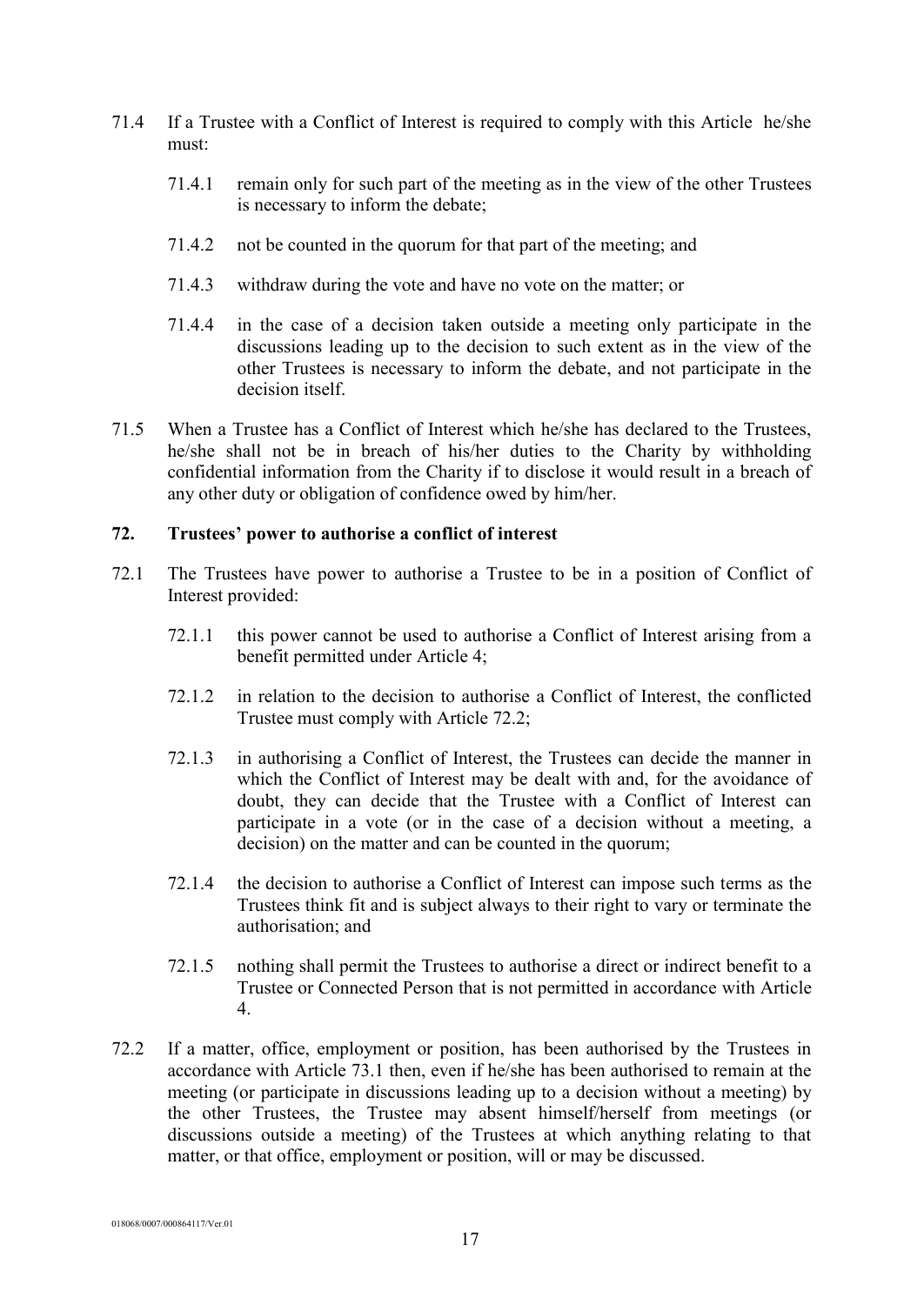72.3 A Trustee shall not be accountable to the Charity for any benefit which he/she derives from any matter, or from any office, employment or position, which has been authorised by the Trustees in accordance with Article 73 (subject to any limits or conditions to which such approval was subject).

#### *Written Trustees' resolutions*

73. A resolution in writing signed by a majority of Trustees entitled to receive notice of a meeting of Trustees shall be as valid and effectual as if it had been passed at a meeting duly convened and held and may consist of several instruments in the like form each signed by one or more Trustees. The date of a written resolution shall be the date on which the last Trustee signs.

#### *Unanimous Trustees decisions without a meeting*

- 74. A decision is taken in accordance with this Article 75 when all of the Trustees indicate to each other by any means that they share a common view on a matter.
- 75. Such a decision may, but need not, take the form of a resolution in writing, copies of which have been signed by each Trustee or to which each Trustee has otherwise indicated agreement in writing.
- 76. A decision which is made in accordance with Article 75 shall be as valid and effectual as if it had been passed at a meeting duly convened and held, provided the following conditions are complied with:
- 76.1 approval from each Trustee must be received by one person being either such person as all the Trustees have nominated in advance for that purpose or such other person as volunteers if necessary ("*the Recipient*"), which person may, for the avoidance of doubt, be one of the Trustees;
- 76.2 following receipt of responses from all of the Trustees, the Recipient must communicate to all of the Trustees (by any means) whether the resolution has been formally approved by the Trustees in accordance with Article 75.
- 77. The date of the decision shall be the date of the communication from the Recipient confirming formal approval and the Recipient must prepare a minute of the decision.

#### *Virtual Trustees' meetings*

78. A Trustees' meeting may be held, in whole or part, by telephone, or by televisual or other electronic or virtual means, in which all participants may communicate simultaneously with all other participants.

#### **Secretary**

79. The Secretary shall be appointed by the Trustees for such terms and at such remuneration (if not a Trustee) as they consider appropriate and may be removed by them.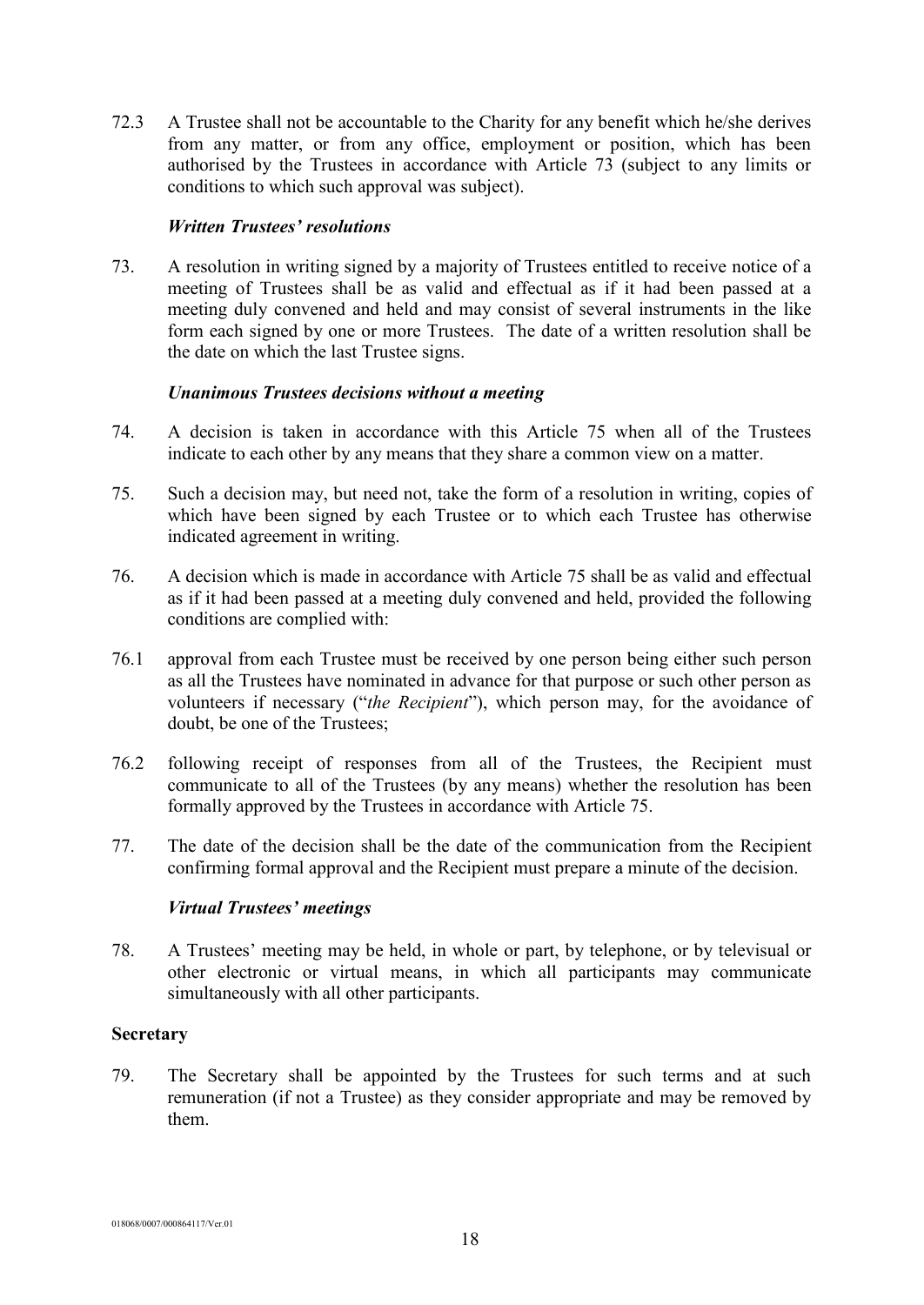#### **Minutes, Records and accounts**

- 80. The Trustees shall cause minutes to be made in books kept for the purpose:-
- 80.1 of all appointments made by the Trustees; and
- 80.2 of all proceedings and decisions of the Charity and of the Trustees and of committees of Trustees, including the names of the Trustees present at each meeting;

and any such minute, if purported to be signed by the chair of the meeting at which the proceedings were held, or by the chair of the next succeeding meeting, shall, as against any Member or Trustee, be sufficient evidence of the proceedings.

81. The Trustees shall comply with the requirements of the Act and of the Charities Acts as to keeping financial records, the audit or examination of accounts and the preparation and transmission to the Registrar of Companies and the Charity Commission of annual reports, annual returns, annual statements of account.

#### **Notices to Members**

- 82. Any written notice under these Articles shall be to an address for the time being notified to the Charity for that purpose.
- 83. Such notice to be given personally, or by sending it by post in a prepaid envelope to the relevant notified address, or by leaving it at that address, or by electronic communication to a relevant notified electronic address, or posted on a website in a manner agreed by the Members. A Member who does not register an address with the Charity, or who registers only a postal address that is not within the UK, shall not be entitled to receive any notice from the Charity.
- 84. A Member present at a meeting of the Charity shall be deemed to have received due notice of that meeting.
- 85. Proof that an envelope containing a notice was properly addressed, prepaid and posted or proof that an electronic communication was transmitted to the proper address shall be conclusive evidence that the notice was given. A notice by post shall (unless the contrary is proven), be deemed to be given at the expiration of 48 hours after the envelope containing it was posted. A notice by electronic communication shall be deemed to be given on the next working day after the day it was transmitted.

#### **Indemnity**

- 86. Subject to the Act, but without prejudice to any indemnity to which a Trustee may otherwise entitled, every Trustee of the Charity shall be indemnified out of the assets of the Charity against all costs, charges, losses, expenses or liabilities incurred by him/her in the proper execution and discharge of his/her duties in relation to the Charity and in:
- 86.1 defending any civil or criminal proceedings in which judgment is given in his/her favour or in which he/she is acquitted; and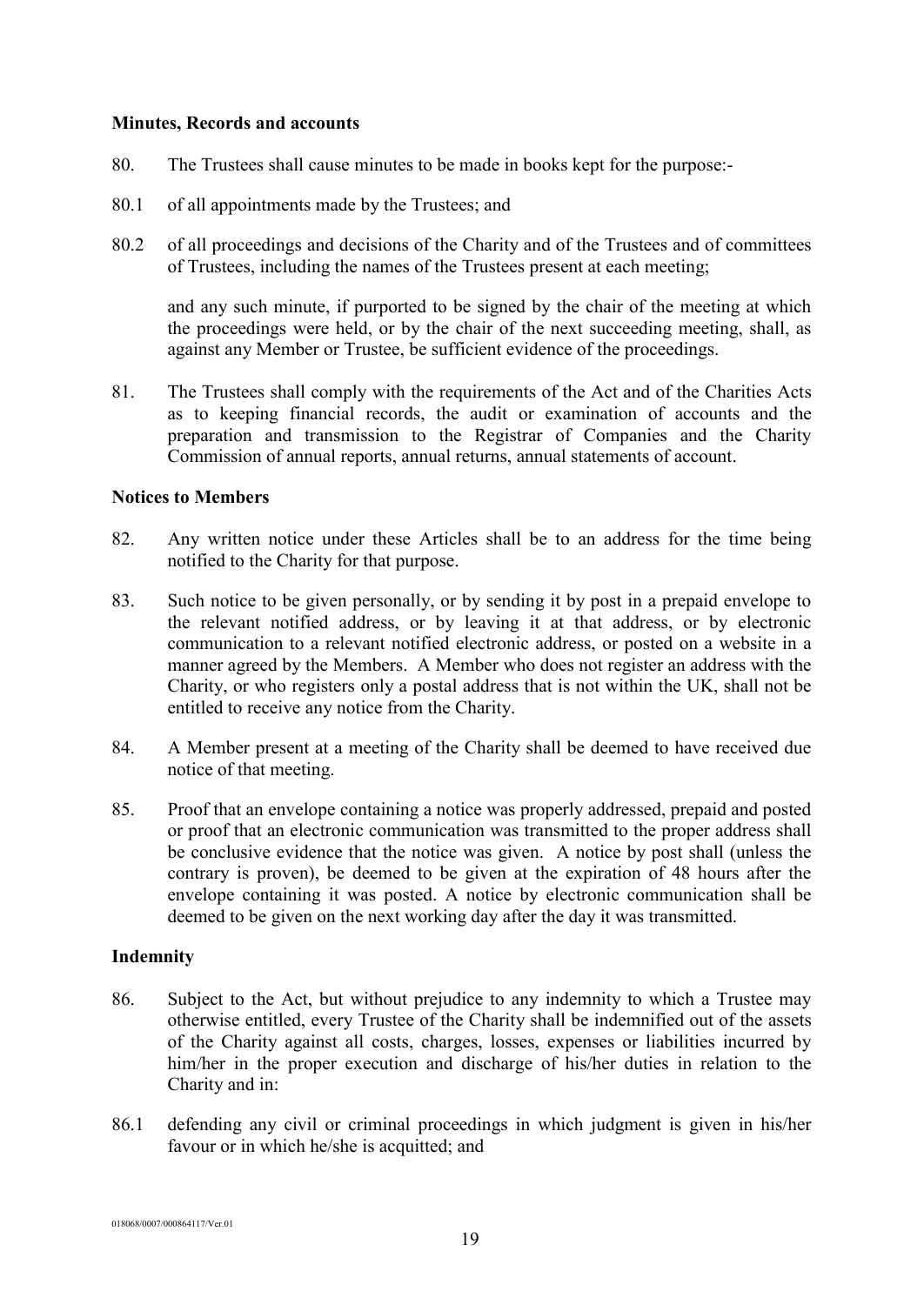86.2 in connection with any application in which relief from liability is granted to him/her by the court;

where such proceedings or application arise as a result of any actual or alleged negligence, default, breach of duty or breach of trust in relation to the Charity.

#### **Indemnity insurance**

87. The Trustees shall have power to resolve pursuant to Clause 3.31 of these Articles to effect indemnity insurance, despite their interest in such policy.

#### **Regulations**

- 88. The Trustees shall have power from time to time to make, repeal or alter regulations as to the management of the Charity and its affairs, the duties of any officers or employees of the Charity, the conduct of business of the Trustees or any committee and any other matter within the powers, provided that such regulations are not inconsistent with the Act, the Articles or any rule of law.
- 89. In particular such regulations may regulate the method of consultation with members of any community managed by the Charity aimed at ensuring, as far as appropriate, that the Charity is managed in accordance with the wishes of such community members.

#### **Exclusion of model articles**

90. The relevant model articles for a company limited by guarantee are hereby expressly excluded.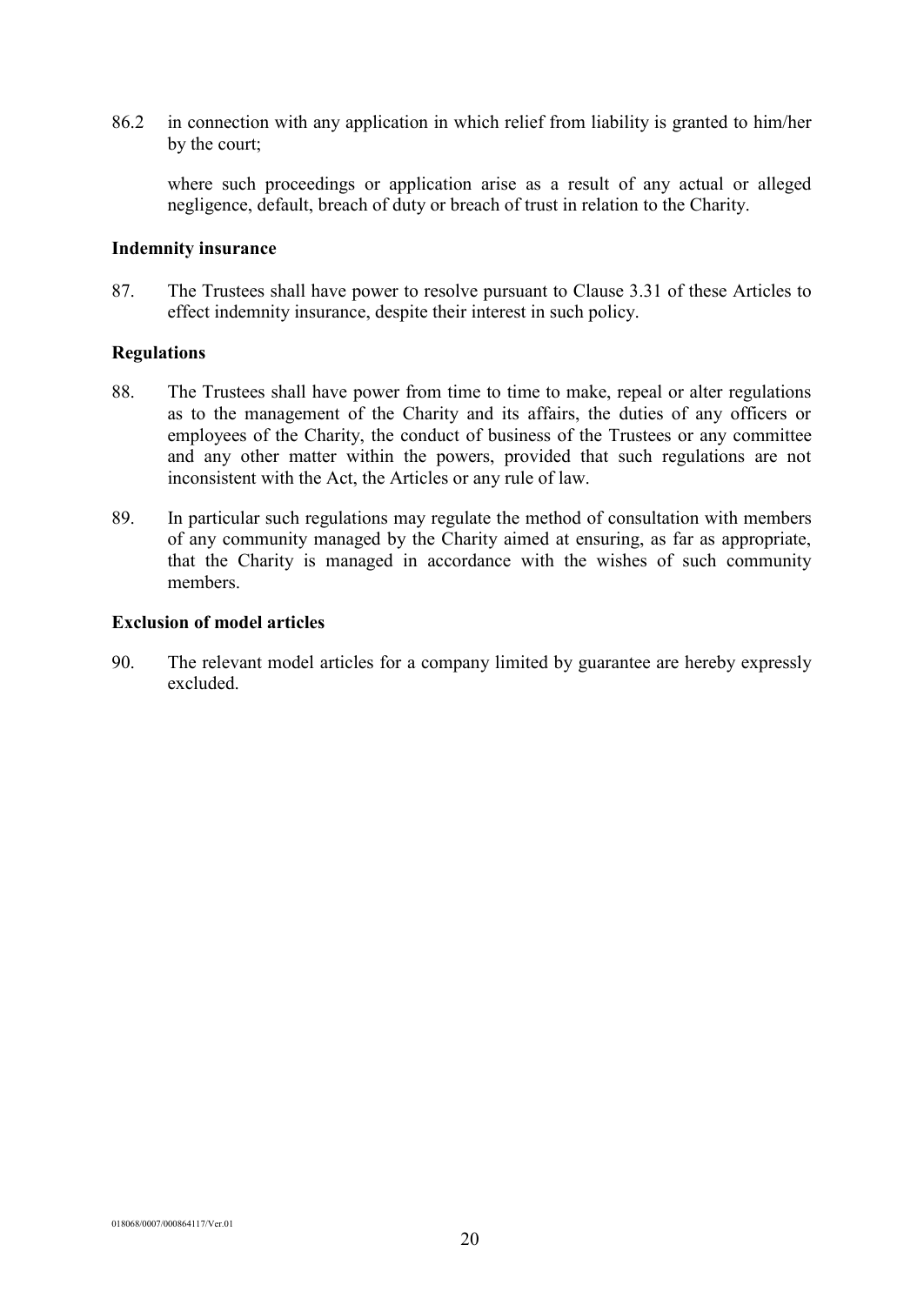# **Schedule 1**

# **Interpretation**

# **Defined terms**

| 1.  | In these Articles the following terms have the following meanings:- |                                                                                                                                                                                                                                                                                                                                                                                              |
|-----|---------------------------------------------------------------------|----------------------------------------------------------------------------------------------------------------------------------------------------------------------------------------------------------------------------------------------------------------------------------------------------------------------------------------------------------------------------------------------|
|     | Term                                                                | Meaning                                                                                                                                                                                                                                                                                                                                                                                      |
| 1.1 | "Act"                                                               | the Companies Acts (as defined in Section 2 of<br>the Companies Act 2006), in so far as they<br>apply to the Charity;                                                                                                                                                                                                                                                                        |
| 1.2 | "AGM"                                                               | an annual general meeting of the Charity;                                                                                                                                                                                                                                                                                                                                                    |
| 1.3 | "address"                                                           | includes any number or address used for the<br>of<br>electronic<br>similar<br>purpose<br>or<br>communication;                                                                                                                                                                                                                                                                                |
| 1.4 | "Articles"                                                          | these Articles of Association of the Charity;                                                                                                                                                                                                                                                                                                                                                |
| 1.5 | "clear days"                                                        | in relation to the period of a notice, that period<br>excluding the day when the notice is given or<br>deemed to be given and the day for which it is<br>given or on which it is to take effect;                                                                                                                                                                                             |
| 1.6 | "Charity"                                                           | The Pennine Camphill Community Limited, a<br>charitable company limited by guarantee,<br>(company no. 01294923) (charity no. 274192);                                                                                                                                                                                                                                                        |
| 1.7 | "Conflict of Interest"                                              | any direct or indirect interest of a Trustee<br>(whether personal, by virtue of a duty of loyalty<br>to another organisation or otherwise) that<br>conflicts, or might conflict with the interests of<br>the Charity;                                                                                                                                                                        |
| 1.8 | "Connected Person"                                                  | (a) any spouse, parent, child, brother, sister,<br>grandparent or grandchild of a Trustee; or (b)<br>any other person in a relationship with a<br>Trustee which may reasonably be regarded as<br>equivalent to such a relationship; or (c) any<br>company or firm of which a Trustee is a<br>director, partner or employee, or shareholder<br>holding more than one per cent of the capital; |
| 1.9 | "Co-worker"                                                         | individual living and/or working in<br>an<br>community with beneficiaries to whom he/she<br>provides support in a community of the Charity<br>in accordance with Steiner Principles;                                                                                                                                                                                                         |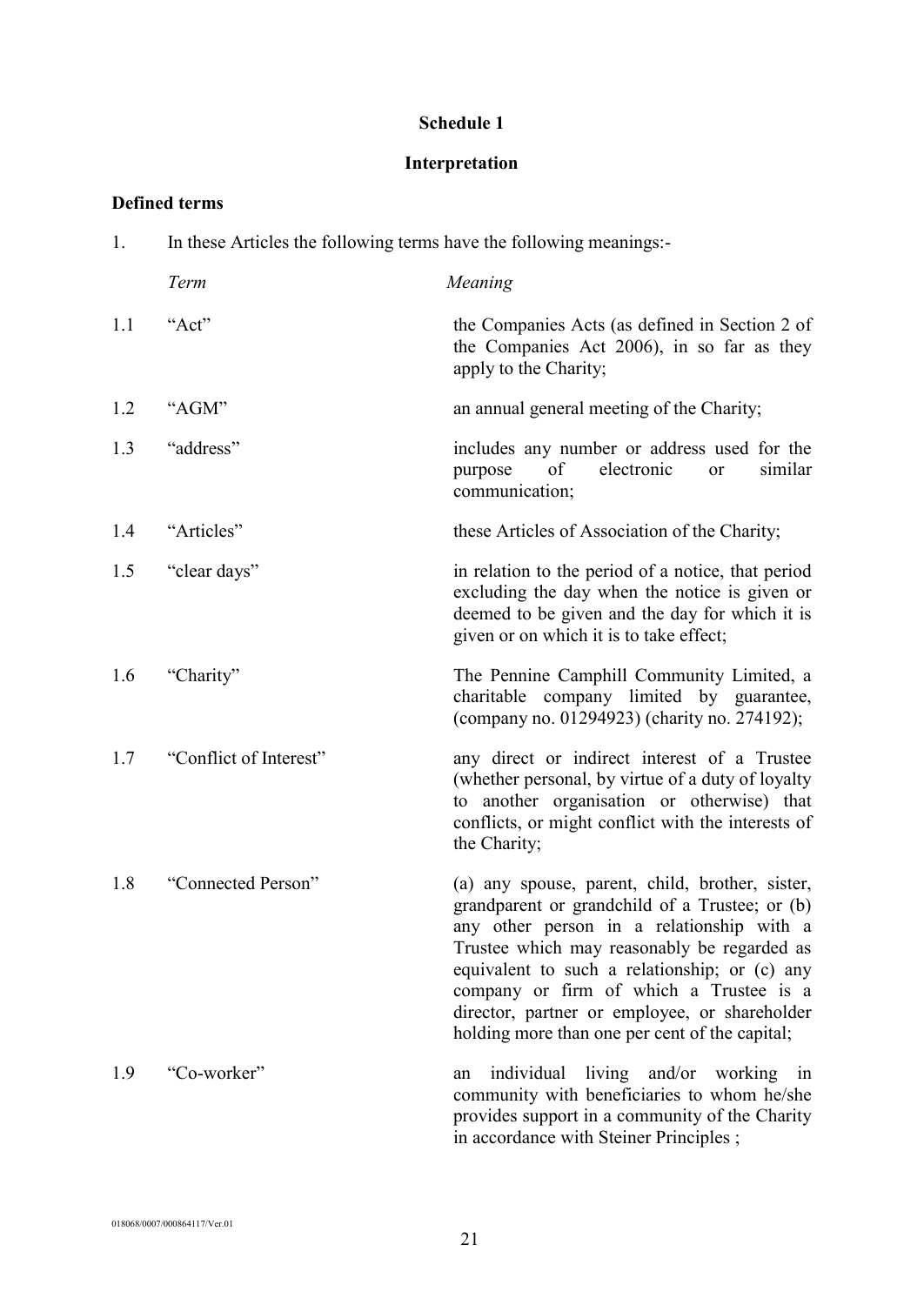| 1.10 | "EGM"                     | a general meeting of the company which is not<br>an AGM;                                                                                                                                                       |
|------|---------------------------|----------------------------------------------------------------------------------------------------------------------------------------------------------------------------------------------------------------|
|      | 1.11 "in writing/written" | printed or transmitted writing including in<br>Electronic Form as defined in the Act;                                                                                                                          |
| 1.12 | "Member"                  | a company member of the Charity for the<br>purposes of the Act;                                                                                                                                                |
| 1.13 | "Secretary"               | the company secretary of the Charity;                                                                                                                                                                          |
|      | 1.14 "Steiner Principles" | principles of Dr Rudolf Steiner, relating to<br>Camphill charities, as summarised in Schedule<br>2 to these Articles;                                                                                          |
| 1.15 | "Subsidiary Company"      | any company in which the Charity holds more<br>than 50% of the shares, controls more than 50%<br>of the voting rights attached to the shares, or<br>has the right to appoint the majority of its<br>directors; |
| 1.16 | "Trustee"                 | a director of the Charity for the purposes of the<br>Act and charity trustee of the Charity for<br>charity law purposes.                                                                                       |

# 2. In these Articles:

- 2.1 unless the context otherwise requires, words or phrases contained in the Articles have the same meaning as in the Act, except for any statutory modification not in force when the Articles become binding on the Charity.
- 2.2 subject to paragraph 2.1 above any reference in these Articles to an enactment includes a reference to that enactment as re-enacted or amended from time to time and to subordinate legislation made under it.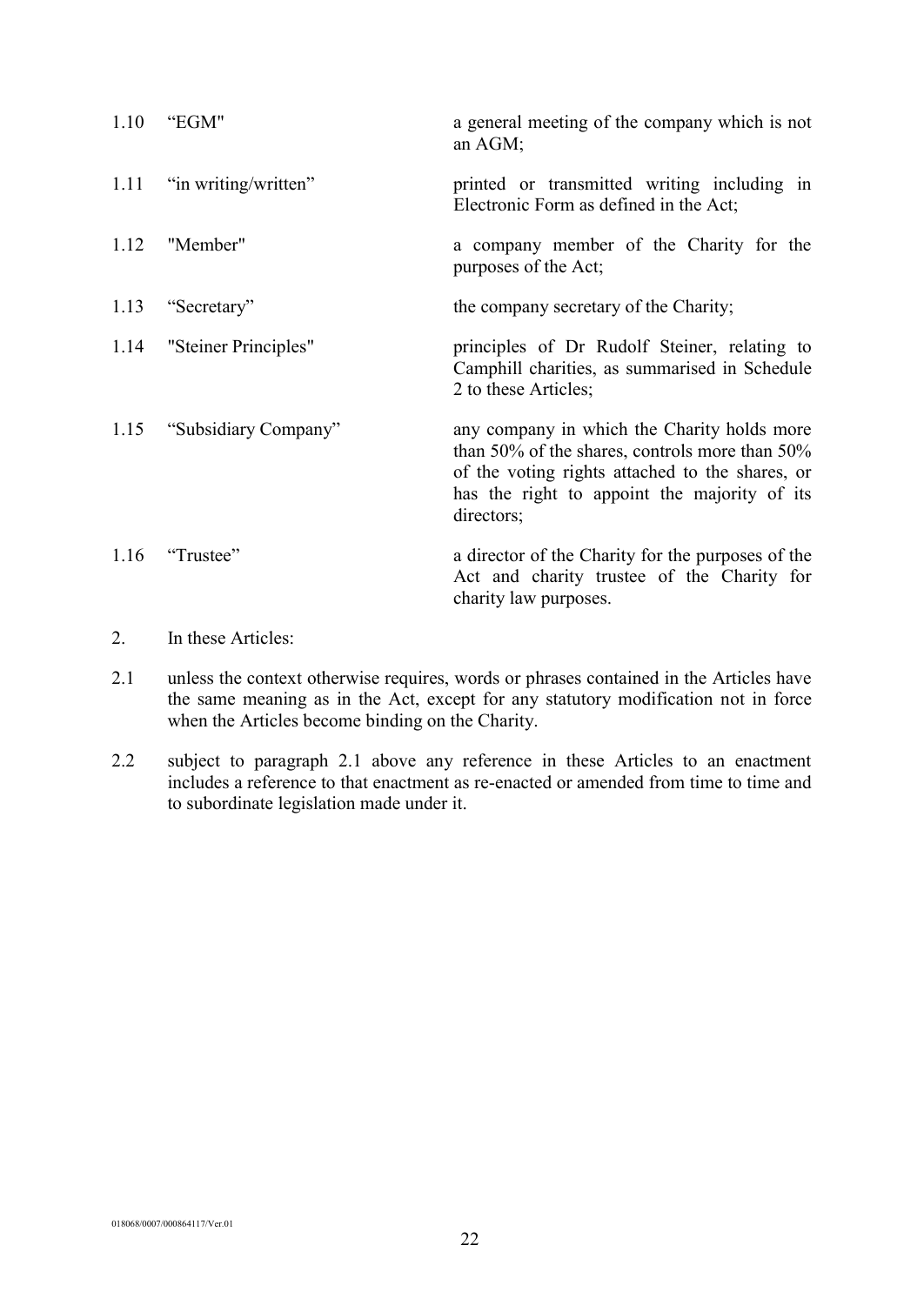#### **Schedule 2**

# **Summary of the principles of Dr. Rudolf Steiner relating to the establishment and operation of Camphill charities**

Rudolf Steiner (1861-1925), an Austrian philosopher, scientist and social reformer, extended scientific research beyond the existing parameters of natural science to investigate the nonphysical, spiritual realities of life. Using clear and accessible means for attaining spiritual knowledge, he offered insights that have inspired new approaches to medicine, education, the arts, architecture, agriculture, social reform and economics. As in the natural sciences, spiritual science employs objective methodologies which can be understood with rigorous thinking and empirically verified in practical activity. The name given to this new branch of science is 'anthroposophy', a Greek word meaning 'wisdom of Man'.

Anthroposophical principles as to curative treatment, education, medicine, architecture, agriculture, horticulture, art, science and religion form the basis of the life and activities of communities, provided that every member of such communities shall be at liberty to follow the religion of his/her choice. Rigidity in the matter of control should be avoided and the closest liaison should be maintained between all those responsible for the administration of the Charity and its community or communities in their everyday life.

Specific practices following the developed social and philosophical ideas and theories of Rudolf Steiner should be integrated into the work of the Charity as far as appropriate, including:

- 1. Community life. Camphill establishes and maintains intentional communities. Their sustainability rests on an ethical foundation that recognises the uniqueness of the individual and seeks to respect, value and enhance the strengths and potential of each one. Social life in Camphill communities is based upon a threefold arrangement reflecting the recognition of the human being as comprising body, soul and spirit. This arrangement is expressed in the exercise of freedom in the spiritual/cultural domain; the safeguarding of equality in the realm of rights and responsibilities; and the practice of brotherliness in the economic realm. By application of these principles Camphill Vocational Co-workers are bound together by will and personal commitment, neither by legal constructs nor the rights and obligations of contract.
- 2. Steiner Waldorf Education. Based on the work and teachings of Rudolf Steiner, this is founded on an understanding of the human being related to specific concepts of body, soul and spirit and their development through childhood. It integrates educational content and method in ways that are supportive of this. The curriculum aims to meet the developmental needs of the growing child and adolescent, nurturing faculties rather than merely delivering prescribed information.
- 3. Anthroposophical Medicine. This an extension of natural scientific medicine which constitutes an international school of thought and practice based on the work and teachings of Rudolf Steiner and as further elaborated by the Medical Section of the School for Spiritual Science based at the Goetheanum, Switzerland and by its members working throughout the world. Anthroposophical medicine includes the prescribing of anthroposophically developed medicines, therapies, social therapies, and pastoral medicine.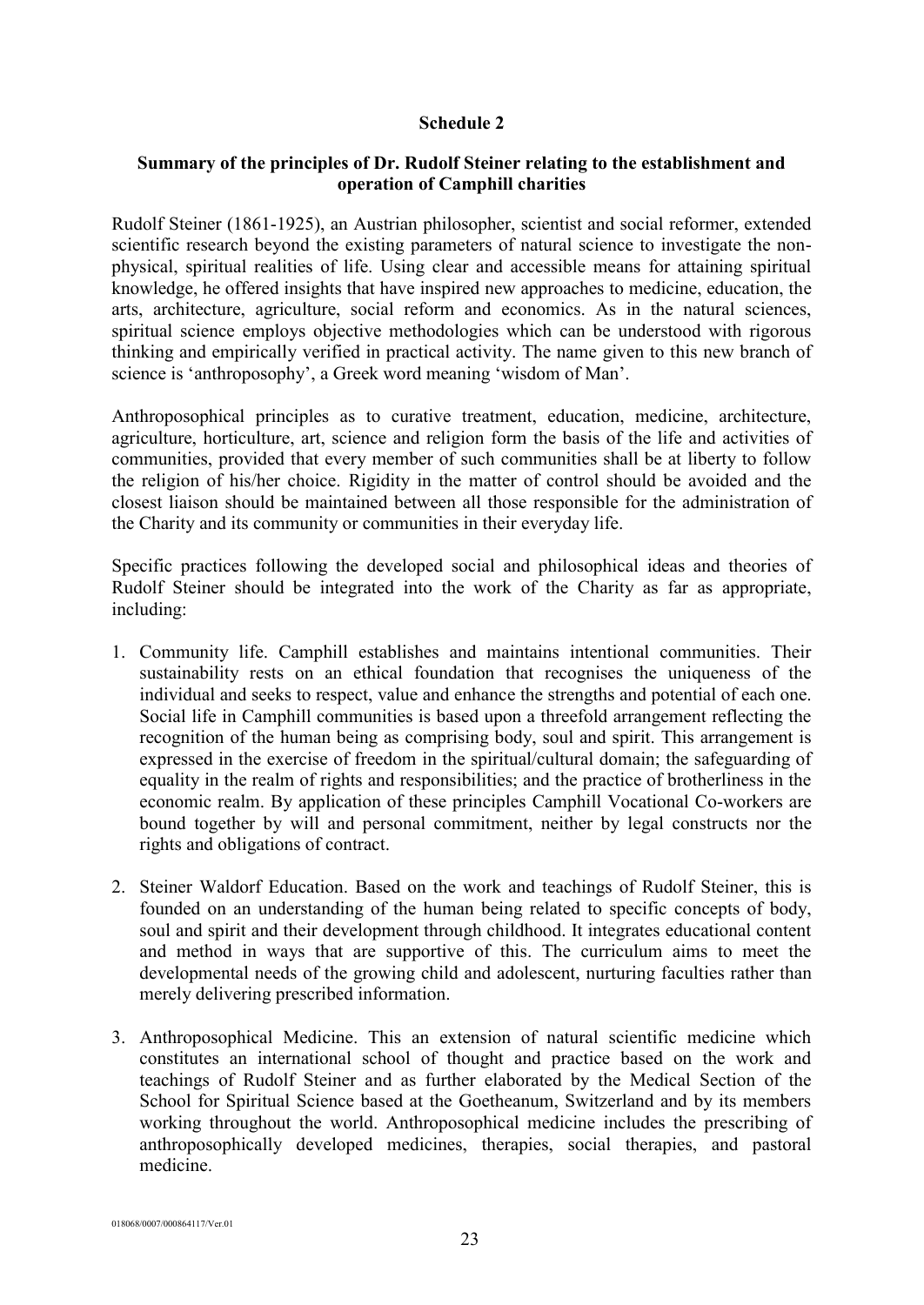4. Biodynamic agriculture and horticulture. This unique form of organic husbandry is inspired by the research of Rudolf Steiner and is founded on a holistic and spiritual understanding of nature and the human being. It embraces respect for the environment, production of healthy food, and an understanding of the valuable connections between the individual, the community and the spiritual forces at work in nature.